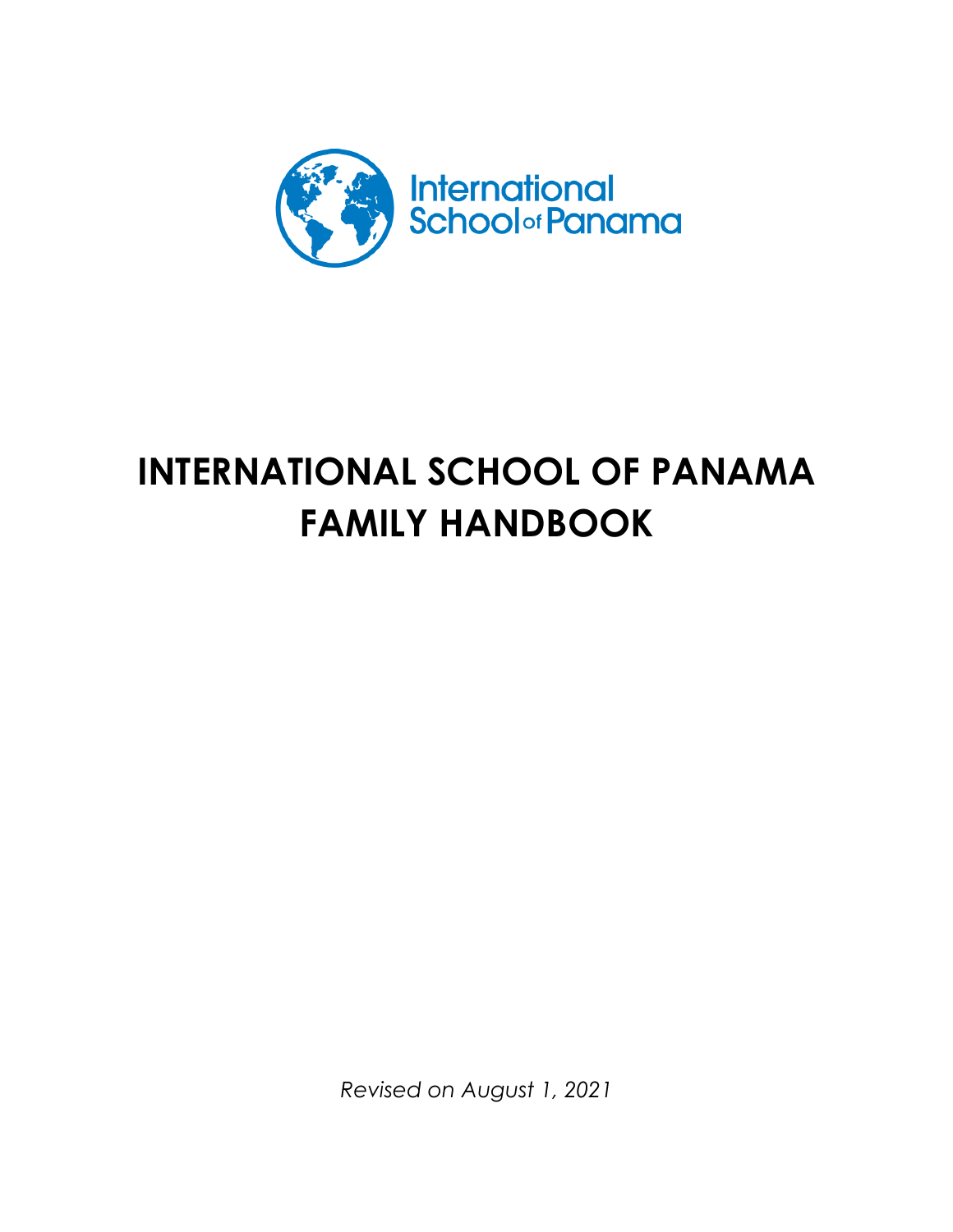#### **Purpose**

The Family Handbook aims to provide ISP families with information and guidance regarding school procedures and policies. While division specific information is highlighted, the overarching purpose of the Handbook is to provide families with a single point of reference for critical information. Please note that those families seeking more detailed information will often find this linked throughout this document.

#### **Director's Welcome**

Dear ISP Community,

It gives me great pleasure to welcome you to the academic year 2021-2022 at the International School of Panama (ISP). This handbook is designed for you, as a guide to all the behavioral expectations at our school and all the policies and procedures that govern our daily operations.

Our goal at ISP is to encourage and foster lifelong learners who are free to explore their strengths without hindrance. The common agreements and guidelines within this handbook will help them get there.

Please make yourself as familiar as possible with the procedures and guidelines within this handbook. If you cannot find what you are looking for, please feel free to contact the relevant principal within the division your child attends: High School, [mketterhagen@isp.edu.pa,](mailto:mketterhagen@isp.edu.pa) Middle School, [kmartin@isp.edu.pa,](mailto:kmartin@isp.edu.pa) Elementary School, *jmininger@isp.edu.pa*, Early Childhood *agdp@isp.edu.pa*. You are also free to reach out to me at [amenard@isp.edu.pa.](mailto:amenard@isp.edu.pa)

At ISP we are passionate in our goal of being student-centered and in creating an individualized educational experience for all of our students. I look forward to getting to know you throughout the coming year. There is no place like ISP!

Wishing you all the best,

#### *Dr. Audrey C. Menard*

Head of School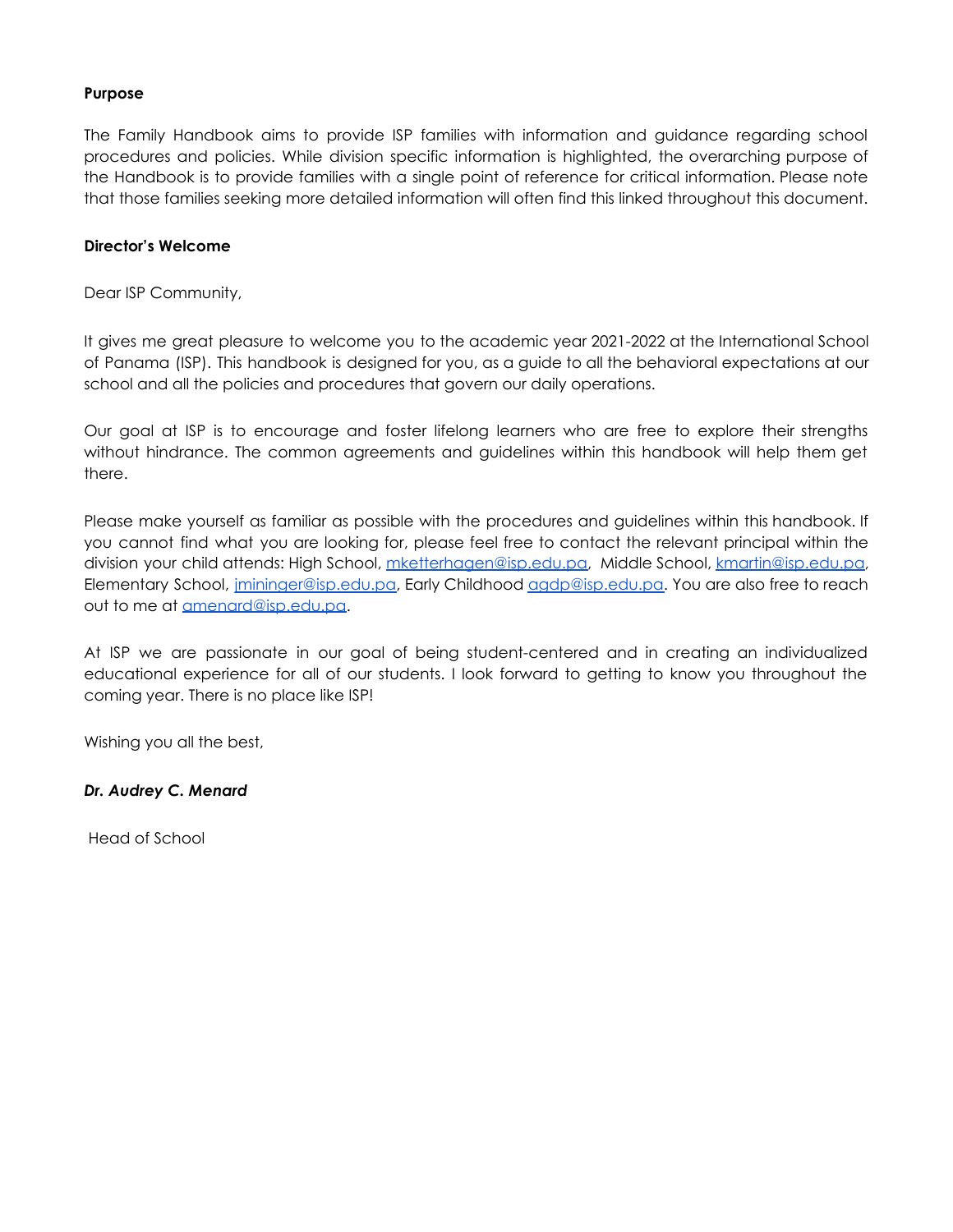# **TABLE OF CONTENTS**

| The ISP Mission<br><b>ISP Core Values</b><br>Learning at ISP<br>3<br>Governance<br>3<br>Organizational Chart<br><b>General Information</b><br>3<br>3<br><b>School Grounds</b><br><b>School Calendar</b><br>3<br><b>School Schedule</b><br>3<br>3<br>Friday Schedule<br>Classes begin at 7:30am and end at 12:00pm (Classes begin at 8:00am during the hybrid<br>3<br>schedule.)<br>3<br>PK and Elementary School Schedule<br>5<br>Schedule of Athletics and After School Activities<br>5<br>Closing of School<br>5<br><b>Early Dismissal Policy and Procedures</b><br><b>Campus Access Guidelines and Visitors</b><br>5<br>7<br>Security Procedures<br>Attendance<br>7<br>Attendance Standards<br>7<br><b>Authorized Absences</b><br>7<br><b>School-Related Activities</b><br>8<br>Attendance Expectations<br>8<br>9<br>Make-Up Work Opportunities<br><b>Academics</b><br>9<br>Academic Excellence<br>9<br>Curriculum Information and Requirements<br>9<br>9<br><b>Graduation Requirements</b><br>Promotion<br>9<br>Course Selection<br>9<br>Dropping and Adding Courses<br>10 |
|--------------------------------------------------------------------------------------------------------------------------------------------------------------------------------------------------------------------------------------------------------------------------------------------------------------------------------------------------------------------------------------------------------------------------------------------------------------------------------------------------------------------------------------------------------------------------------------------------------------------------------------------------------------------------------------------------------------------------------------------------------------------------------------------------------------------------------------------------------------------------------------------------------------------------------------------------------------------------------------------------------------------------------------------------------------------------------|
|                                                                                                                                                                                                                                                                                                                                                                                                                                                                                                                                                                                                                                                                                                                                                                                                                                                                                                                                                                                                                                                                                |
|                                                                                                                                                                                                                                                                                                                                                                                                                                                                                                                                                                                                                                                                                                                                                                                                                                                                                                                                                                                                                                                                                |
|                                                                                                                                                                                                                                                                                                                                                                                                                                                                                                                                                                                                                                                                                                                                                                                                                                                                                                                                                                                                                                                                                |
|                                                                                                                                                                                                                                                                                                                                                                                                                                                                                                                                                                                                                                                                                                                                                                                                                                                                                                                                                                                                                                                                                |
|                                                                                                                                                                                                                                                                                                                                                                                                                                                                                                                                                                                                                                                                                                                                                                                                                                                                                                                                                                                                                                                                                |
|                                                                                                                                                                                                                                                                                                                                                                                                                                                                                                                                                                                                                                                                                                                                                                                                                                                                                                                                                                                                                                                                                |
|                                                                                                                                                                                                                                                                                                                                                                                                                                                                                                                                                                                                                                                                                                                                                                                                                                                                                                                                                                                                                                                                                |
|                                                                                                                                                                                                                                                                                                                                                                                                                                                                                                                                                                                                                                                                                                                                                                                                                                                                                                                                                                                                                                                                                |
|                                                                                                                                                                                                                                                                                                                                                                                                                                                                                                                                                                                                                                                                                                                                                                                                                                                                                                                                                                                                                                                                                |
|                                                                                                                                                                                                                                                                                                                                                                                                                                                                                                                                                                                                                                                                                                                                                                                                                                                                                                                                                                                                                                                                                |
|                                                                                                                                                                                                                                                                                                                                                                                                                                                                                                                                                                                                                                                                                                                                                                                                                                                                                                                                                                                                                                                                                |
|                                                                                                                                                                                                                                                                                                                                                                                                                                                                                                                                                                                                                                                                                                                                                                                                                                                                                                                                                                                                                                                                                |
|                                                                                                                                                                                                                                                                                                                                                                                                                                                                                                                                                                                                                                                                                                                                                                                                                                                                                                                                                                                                                                                                                |
|                                                                                                                                                                                                                                                                                                                                                                                                                                                                                                                                                                                                                                                                                                                                                                                                                                                                                                                                                                                                                                                                                |
|                                                                                                                                                                                                                                                                                                                                                                                                                                                                                                                                                                                                                                                                                                                                                                                                                                                                                                                                                                                                                                                                                |
|                                                                                                                                                                                                                                                                                                                                                                                                                                                                                                                                                                                                                                                                                                                                                                                                                                                                                                                                                                                                                                                                                |
|                                                                                                                                                                                                                                                                                                                                                                                                                                                                                                                                                                                                                                                                                                                                                                                                                                                                                                                                                                                                                                                                                |
|                                                                                                                                                                                                                                                                                                                                                                                                                                                                                                                                                                                                                                                                                                                                                                                                                                                                                                                                                                                                                                                                                |
|                                                                                                                                                                                                                                                                                                                                                                                                                                                                                                                                                                                                                                                                                                                                                                                                                                                                                                                                                                                                                                                                                |
|                                                                                                                                                                                                                                                                                                                                                                                                                                                                                                                                                                                                                                                                                                                                                                                                                                                                                                                                                                                                                                                                                |
|                                                                                                                                                                                                                                                                                                                                                                                                                                                                                                                                                                                                                                                                                                                                                                                                                                                                                                                                                                                                                                                                                |
|                                                                                                                                                                                                                                                                                                                                                                                                                                                                                                                                                                                                                                                                                                                                                                                                                                                                                                                                                                                                                                                                                |
|                                                                                                                                                                                                                                                                                                                                                                                                                                                                                                                                                                                                                                                                                                                                                                                                                                                                                                                                                                                                                                                                                |
|                                                                                                                                                                                                                                                                                                                                                                                                                                                                                                                                                                                                                                                                                                                                                                                                                                                                                                                                                                                                                                                                                |
|                                                                                                                                                                                                                                                                                                                                                                                                                                                                                                                                                                                                                                                                                                                                                                                                                                                                                                                                                                                                                                                                                |
|                                                                                                                                                                                                                                                                                                                                                                                                                                                                                                                                                                                                                                                                                                                                                                                                                                                                                                                                                                                                                                                                                |
|                                                                                                                                                                                                                                                                                                                                                                                                                                                                                                                                                                                                                                                                                                                                                                                                                                                                                                                                                                                                                                                                                |
|                                                                                                                                                                                                                                                                                                                                                                                                                                                                                                                                                                                                                                                                                                                                                                                                                                                                                                                                                                                                                                                                                |
|                                                                                                                                                                                                                                                                                                                                                                                                                                                                                                                                                                                                                                                                                                                                                                                                                                                                                                                                                                                                                                                                                |
|                                                                                                                                                                                                                                                                                                                                                                                                                                                                                                                                                                                                                                                                                                                                                                                                                                                                                                                                                                                                                                                                                |
| 10<br><b>High School Diplomas and Certificates</b>                                                                                                                                                                                                                                                                                                                                                                                                                                                                                                                                                                                                                                                                                                                                                                                                                                                                                                                                                                                                                             |
| Counseling<br>11                                                                                                                                                                                                                                                                                                                                                                                                                                                                                                                                                                                                                                                                                                                                                                                                                                                                                                                                                                                                                                                               |
| <b>Grading and Reporting</b><br>12                                                                                                                                                                                                                                                                                                                                                                                                                                                                                                                                                                                                                                                                                                                                                                                                                                                                                                                                                                                                                                             |
| 12<br><b>Elementary School</b>                                                                                                                                                                                                                                                                                                                                                                                                                                                                                                                                                                                                                                                                                                                                                                                                                                                                                                                                                                                                                                                 |
| Middle School<br>12                                                                                                                                                                                                                                                                                                                                                                                                                                                                                                                                                                                                                                                                                                                                                                                                                                                                                                                                                                                                                                                            |
| 12<br><b>High School</b>                                                                                                                                                                                                                                                                                                                                                                                                                                                                                                                                                                                                                                                                                                                                                                                                                                                                                                                                                                                                                                                       |
| 13<br>English as an Additional Language Program (EAL)                                                                                                                                                                                                                                                                                                                                                                                                                                                                                                                                                                                                                                                                                                                                                                                                                                                                                                                                                                                                                          |
| 13<br>Learning Support                                                                                                                                                                                                                                                                                                                                                                                                                                                                                                                                                                                                                                                                                                                                                                                                                                                                                                                                                                                                                                                         |
| <b>Standardized Testing Program</b><br>13                                                                                                                                                                                                                                                                                                                                                                                                                                                                                                                                                                                                                                                                                                                                                                                                                                                                                                                                                                                                                                      |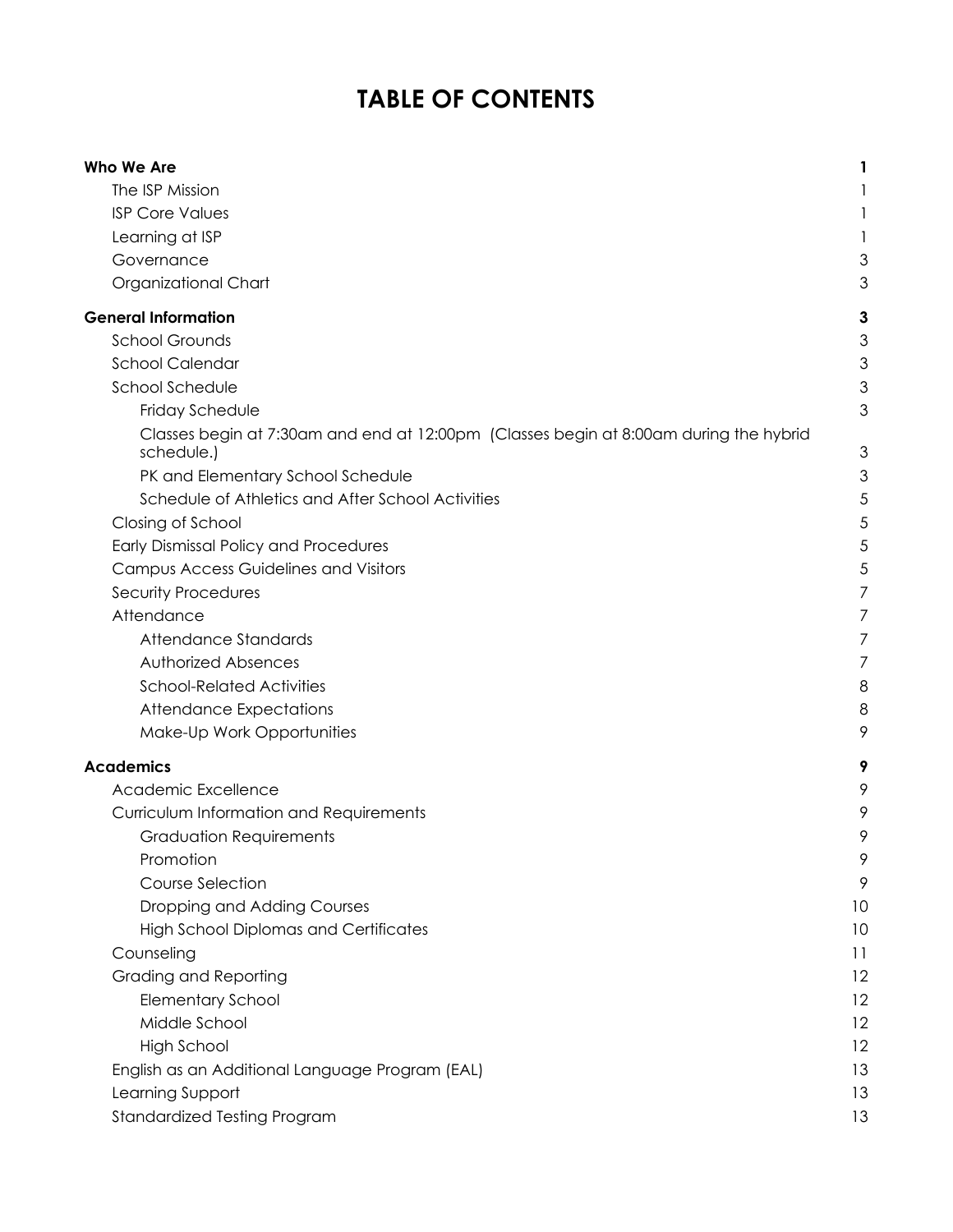| Library Media Centers                                 | 14 |
|-------------------------------------------------------|----|
| Visual and Performing Arts Program                    | 14 |
| <b>Athletics Department</b>                           | 14 |
| Recreational Use of Sports Facilities                 | 16 |
| <b>Services</b>                                       | 16 |
| After-School Activities (ASA) and Athletics           | 16 |
| Requests to Change Transportation                     | 16 |
| <b>Tutor Policy</b>                                   | 16 |
| Fundraising                                           | 17 |
| Nutrition                                             | 17 |
| Student Birthdays - Pre-K and Elementary              | 18 |
| <b>Behavior Expectations</b>                          | 18 |
| Educational Technology and Responsible Use Guidelines | 18 |
| Bring Your Own Device (BYOD)                          | 18 |
| Social Media                                          | 18 |
| <b>Personal Items</b>                                 | 19 |
| Uniforms                                              | 19 |
| <b>ISP Uniform Requirements</b>                       | 19 |
| <b>Behavior Expectations</b>                          | 20 |
| Students                                              | 20 |
| <b>Teachers and Learning Assistants</b>               | 21 |
| Administration                                        | 21 |
| Counselors                                            | 21 |
| Parents                                               | 22 |
| <b>Bullying Prevention at ISP</b>                     | 22 |
| <b>Academic Honesty</b>                               | 23 |
| Communication                                         | 23 |
| <b>School Communications</b>                          | 23 |
| RenWeb                                                | 24 |
| Learning Management Systems                           | 24 |
| Communication with Teachers                           | 24 |
| Dolphin Dispatch                                      | 24 |
| Email                                                 | 24 |
| <b>Newsletters</b>                                    | 24 |
| <b>ISP Website</b>                                    | 25 |
| Open House and Back to School Night                   | 25 |
| <b>Parent-Principal Coffees</b>                       | 25 |
| Parent Teacher Association (PTA)                      | 25 |
| We Need You                                           | 25 |
| PTA Monthly Meetings                                  | 25 |
| Parent Advisory Council                               | 25 |
| <b>Student Learning Conferences</b>                   | 26 |
|                                                       |    |

#### School Spirit an[d](#page-30-1) Traditions

**2 [6](#page-30-1)**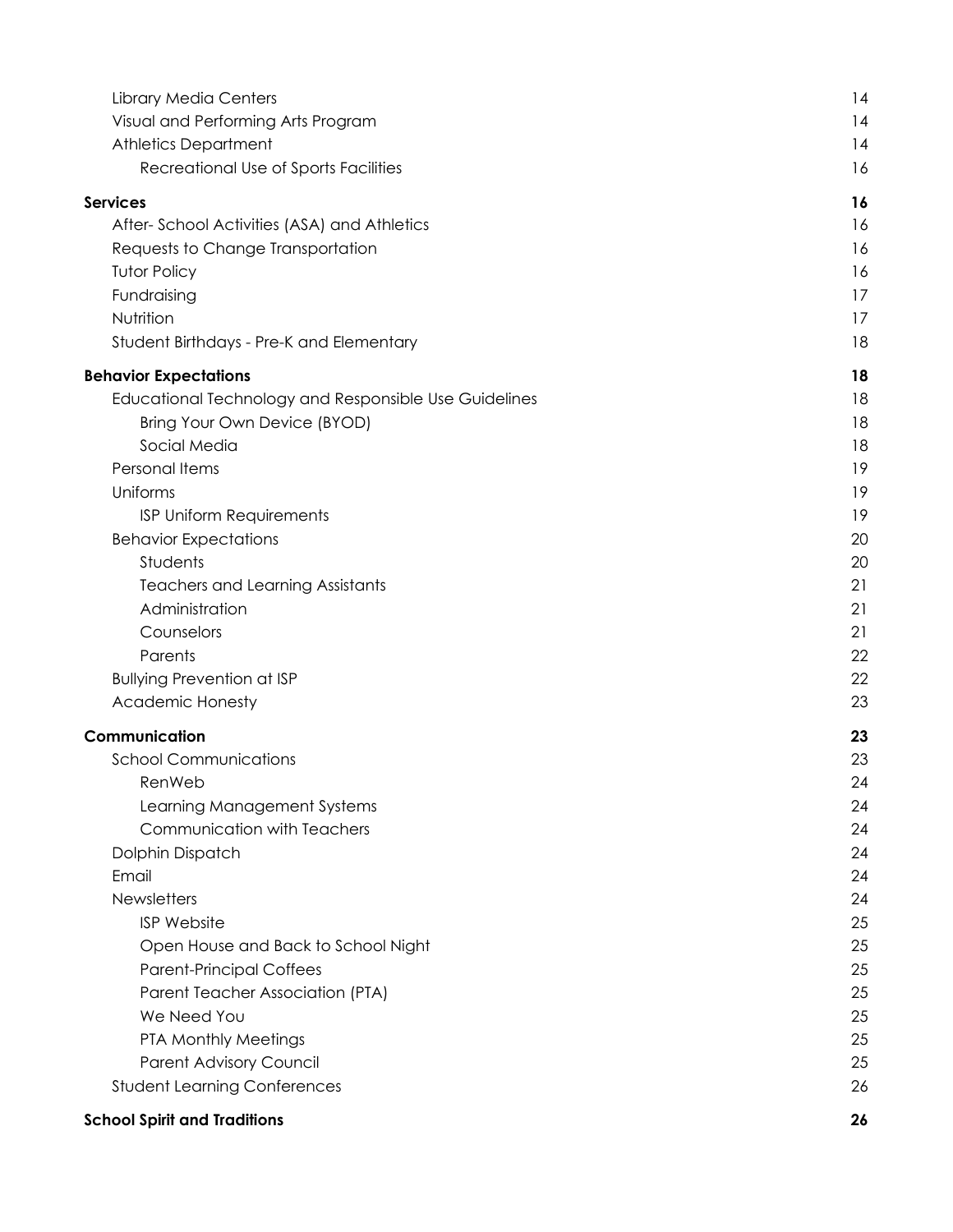| <b>Flag Ceremonies and Assemblies</b> | 26 |
|---------------------------------------|----|
| <b>ISP Celebrations</b>               | 26 |
| Dolphin Pods                          | 26 |
| Dolphin Days                          | 26 |
| Student Leadership                    | 26 |
| <b>Special Occasions</b>              | 27 |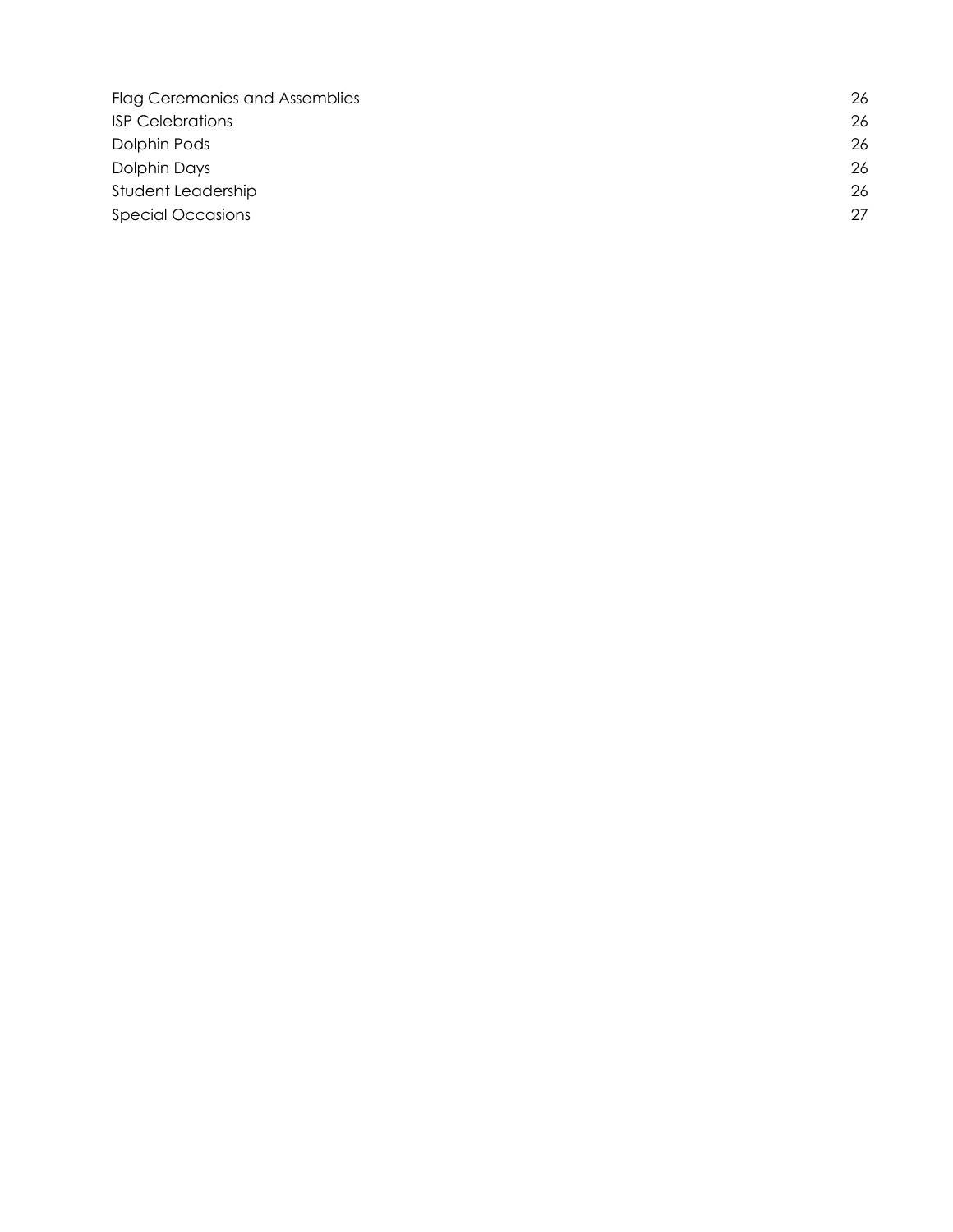# **INTERNATIONAL SCHOOL OF PANAMA FAMILY HANDBOOK**

# <span id="page-5-1"></span><span id="page-5-0"></span>**1. Who We Are**

# 1.1. The ISP Mission

To inspire and challenge every learner to reach their full potential and become curious, independent, and compassionate citizens of the world.

# <span id="page-5-2"></span>1.2. ISP Core Values

- *Commitment to Excellence* We tackle challenges willingly and persevere in order to succeed.
- *Compassion and Integrity* We care for, respect, and value one another. It's not about me, it's about us.
- *Strength in Diversity* We embrace our differences, enrich our community, and make meaningful connections, ensuring our global mindedness.
- *Innovative Spirit* We are creative and curious learners, empowered to adapt to a rapidly changing world.
- *Lasting Impact* We contribute to a sustainable future by taking care of our planet and leaving our environment better than we found it.
- <span id="page-5-3"></span>1.3. Learning at ISP

The International School of Panama sets a high academic standard. A challenging curriculum and highly qualified teachers have made ISP a leading school in Latin America. Our curriculum is designed to meet the educational program needs of both the expatriate and host-country communitie. ISP works in conjunction with the authority of MEDUCA, the Panamanian Ministry of Education, **COGNIA,** our accreditation agency, and the *International Baccalaureate Organization Diploma Programme*, to ensure our students receive the finest education. The language of instruction is English, and students who do not speak English as their first language receive additional support through our Department of Student Services.

ISP is a fun, creative and inclusive place for young people to learn and explore. We empower educators to build safe, joyful, and engaging learning communities where all students can reach their potential. We believe that children are naturally curious and our teachers use multiple teaching and learning methods, including the inquiry process to put students at the center of their learning.

ISP prepares students to grapple with real world issues and concepts in order for them to be successful in today's world and the future. This means developing skills, building on interests, leveraging technology, and applying learning to a variety of contexts. Our students are empowered to solve problems, question the world around them, and test their ideas in a collaborative, supportive environment. As our students learn to work together, they grow to understand different perspectives and strengthen their thinking and social skills.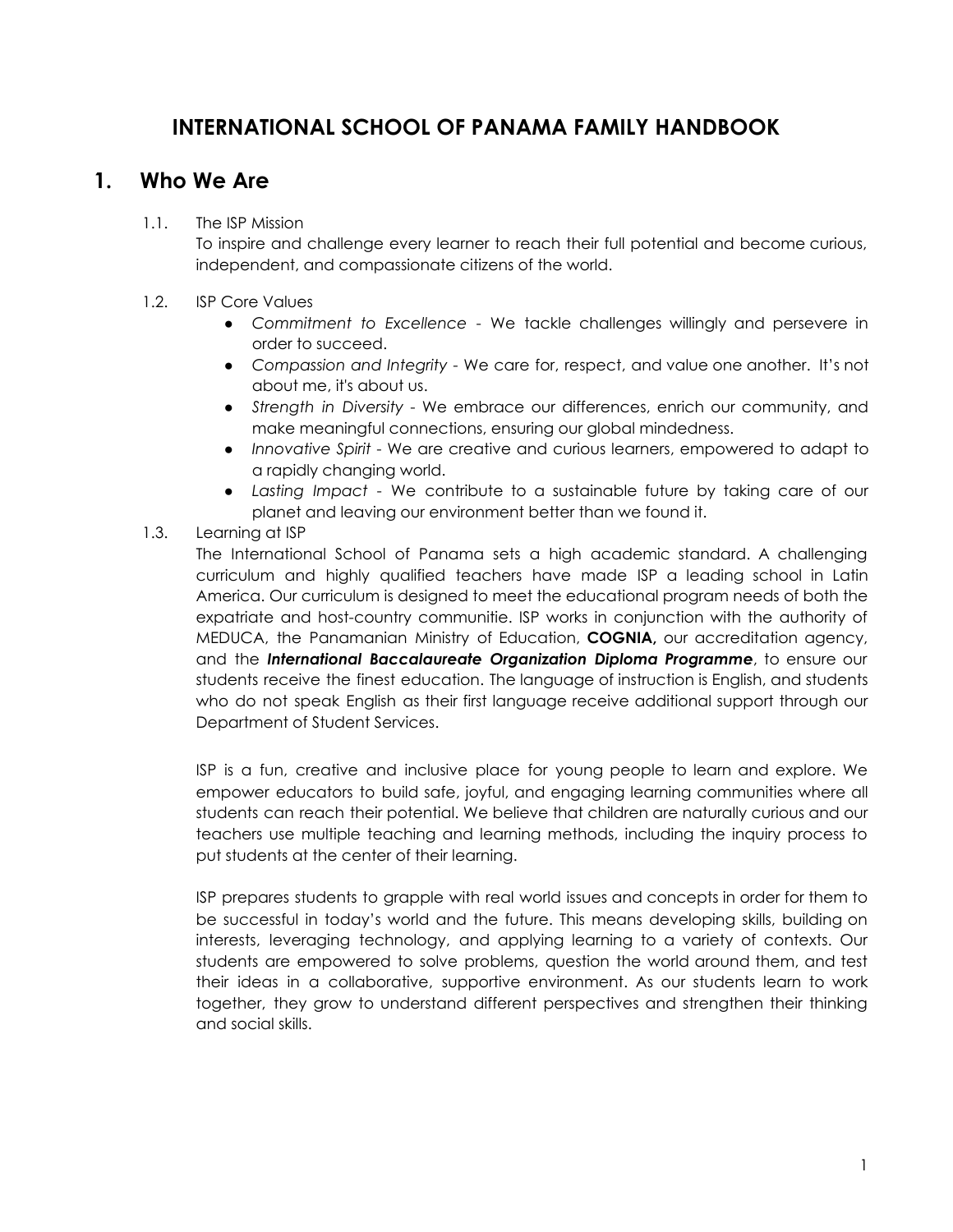| Our Definition of Learning                                                                     |                                                                                                           |  |  |  |
|------------------------------------------------------------------------------------------------|-----------------------------------------------------------------------------------------------------------|--|--|--|
| Learning is a journey of authentic discovery to develop<br>understanding, character and skills |                                                                                                           |  |  |  |
| Principles of Learning                                                                         |                                                                                                           |  |  |  |
| Learning is Iterative                                                                          | We learn through our mistakes, providing us<br>opportunities to be creative and find solutions.           |  |  |  |
| Learning is Exciting                                                                           | We learn when we are inspired, challenged and<br>active.                                                  |  |  |  |
| Learning is<br>Meaningful                                                                      | We learn and grow when we apply our<br>knowledge, skills, and understandings to real<br>world situations. |  |  |  |
| Learning is Social                                                                             | We learn through sharing, interacting and<br>collaborating                                                |  |  |  |

At ISP we offer a curriculum based on our core beliefs and with the intention of meeting the needs of all our learners. We use curriculum used Internationally and in the United States with adjustments to meet the unique situation of students overseas and our host nation, Panama. Our teaching and learning is based on rigorous standards in all major disciplines. These standards are in line with our educational values which support our learners thinking skills, understanding, knowledge and skills.

# 1.4. History of ISP

ISP had its informal beginnings as a community school set up by a few interested parents to provide an educational alternative to schools already offered in the community.

In 1982, a group of Panamanian and expatriate families met to establish an elementary school for about three dozen students. By 1985, the parents, calling themselves *The International School of Panama Association*, applied for and were granted authority to establish an educational institution under Panamanian law. The ambitious group of founding parents decided to begin with a school that would serve students from kindergarten through third grade. They hired a director and teachers, and together with them created a curriculum that would provide the best possible education program with an international perspective. It was arduous work. Their dream and vision held strong even during times of political and financial hardships in the Republic of Panama.

The commitment and dedication of parents who joined the school when it was just starting out served as the foundation for the inspired expansion ISP now enjoys.

We have expanded from three small residential buildings in La Cresta to our current campus facilities set on a beautiful 9.6 acres area in the open rolling hills of Cerro Viento. In 1990, with enormous pride, ISP graduated eight students—our first senior class.

ISP currently serves over 1,100 students, representing 48 nationalities, who engage every day in a new learning adventure.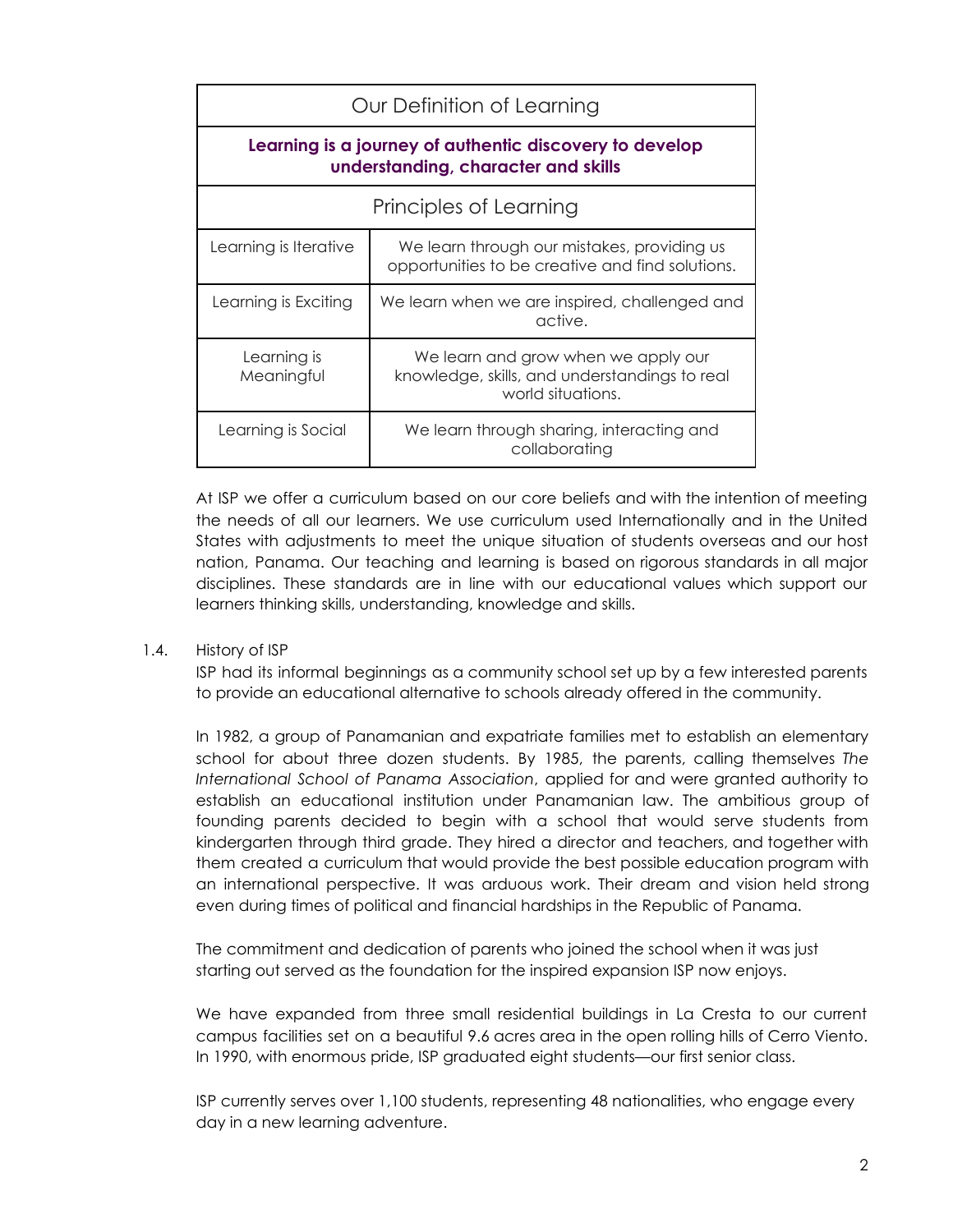#### <span id="page-7-0"></span>1.5. Governance

We are proud to be a non-profit school, which means that All tuition and fees go directly to the education of our students. ISP is governed by a Board of Directors and carrying on the traditions of our founding families, our school board ensures that ISP perpetuates its goal to provide a world-class education to its students, preparing them for success in continued educational endeavors and positive roles in society. The Board of Directors serve as volunteers and receive no benefits from holding this position. All tuition and fees go directly to the education of our students.

ISP Board of Directors is comprised of 5 elected members and 4 appointed members, each of them, serving for a 3 year term. They serve as volunteers and receive no benefits from holding this position. All tuition and fees go directly to the education of our students.

<span id="page-7-1"></span>1.6. Organizational Chart For a link to ISP's current Organizational Chart please click [here](https://docs.google.com/presentation/d/1Mv5dwF0MpDx1WniOhfwdoyAaXEPsj_wmJAfO_P_2114/edit?usp=sharing).

# <span id="page-7-3"></span><span id="page-7-2"></span>**2. General Information**

2.1. School Grounds To take a virtual tour of ISP's campus, please click here.

# <span id="page-7-4"></span>2.2. School Calendar

To access information regarding ISP's Calendar, please click [here.](https://docs.google.com/spreadsheets/d/1InKDs9RfLT3rgUavY7PckaTw4IDGmZXCk62pssiSn_E/edit?usp=sharing)

<span id="page-7-5"></span>2.3. School Schedule

Regular Schedule Classes begin at 7:30am and end at 2:40pm However, during hybrid instruction, we will start at 8:00 am instead of 7:30am.

The school gates open at 7:00 am (7:30 during hybrid instruction) If you choose to drop students off prior to 7:00 am (7:30 during hybrid instruction) you must stay with your child until the supervising teacher arrives.

School officially ends at 2:40 pm. There will be a teacher supervising the parent pick up area until 3:00 pm Students who are not picked up by 3:00 pm will be sent to the Elementary School Office to wait until a parent or authorized adult arrives. Buses depart by 2:55 pm.

- <span id="page-7-6"></span>2.3.1. Friday Schedule Classes begin at 7:30am and end at 12:00pm (Classes begin at 8:00am during the hybrid schedule.)
- <span id="page-7-8"></span><span id="page-7-7"></span>2.3.2. PK and Elementary School Schedule Half Day Program Classes begin at 7:30am and end at 12:30pm on Monday, through Thursday. Classes end at 12:00pm onFriday. Students will have two snack breaks each day. Parents are responsible for sending healthy snacks.
- 2.3.3. Middle and High School Schedule

Middle School Schedule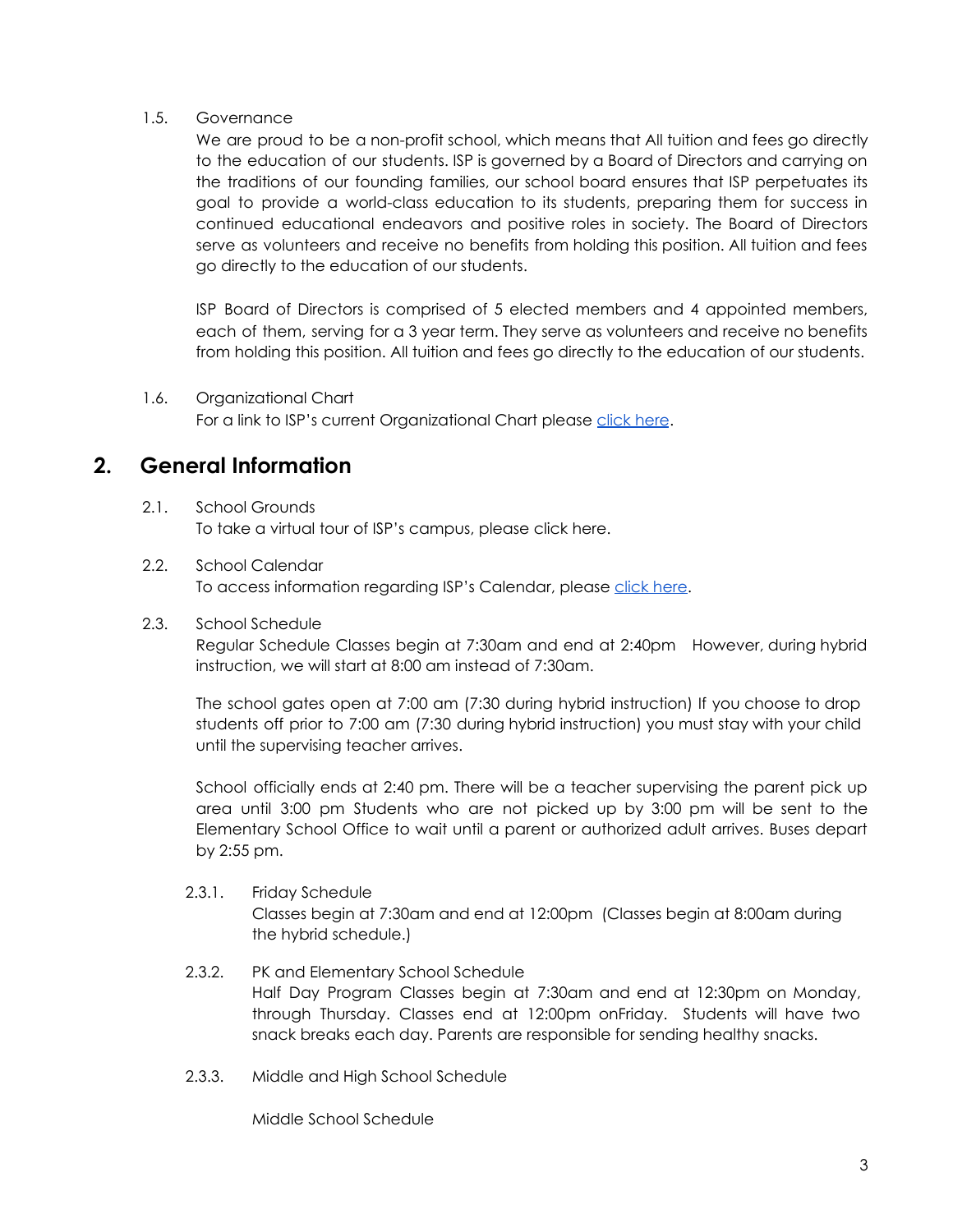The middle school follows a block schedule of four 80-minute classes each day. Classes will meet on alternating days. Over the course of the week, the classes will "cascade" to ensure that each class happens at different times in a given day (for example, math class is not the first block all the time). In addition to the four academic classes each day, students will also have advisory or What I Need (WIN) block each day.

| <b>Standard Bell</b><br><b>Schedules</b>             | DAY 1               | DAY 2 | DAY <sub>3</sub> | DAY 4 | DAY <sub>5</sub> | DAY 6 | DAY <sub>7</sub> | DAY 8 |
|------------------------------------------------------|---------------------|-------|------------------|-------|------------------|-------|------------------|-------|
| <b>MS</b>                                            |                     |       |                  |       |                  |       |                  |       |
| <b>BLOCK 1</b><br>7:30-8:50<br>$(80 \text{ mins})$   | 1                   | 2     | 3                | 4     | 5                | 6     | 7                | 8     |
| Advisory/WIN<br>$9:00 - 9:40$<br>(40 mins)           | <b>Advisory/WIN</b> |       |                  |       |                  |       |                  |       |
| <b>BREAK</b><br>$9:40 - 9:55$<br>$(15 \text{ mins})$ | <b>BREAK</b>        |       |                  |       |                  |       |                  |       |
| <b>BLOCK 2</b><br>$9:55 - 11:15$<br>(80 mins)        | 3                   | 4     | 5                | 6     | 7                | 8     | 1                | 2     |
| Lunch<br>11:15-11:50<br>(35 mins)                    | <b>LUNCH</b>        |       |                  |       |                  |       |                  |       |
| <b>BLOCK 3</b><br>$11:50 - 1:10$<br>(80 mins)        | 5                   | 6     | 7                | 8     | 1                | 2     | 3                | 4     |
| <b>BLOCK 4</b><br>1:20-2:40<br>(80 mins)             | 7                   | 8     | 1                | 2     | 3                | 4     | 5                | 6     |

Please note that during hybrid learning, the lengths of these classes may vary slightly due to the adjusted school day.

#### High School Schedule

In the block schedule, each day is divided into five instructional periods meeting each for 70 minutes. Classes meet on alternating days, HL classes meet on 3 out of 4 days. Grade 9 and 10 English and Math courses meet everyday.

An IB Diploma or IEC Certificate junior or senior may only have a maximum of 3 Excel Blocks across 4 days. Non-IB students may have a maximum of 2, unless they are carrying 3 HL courses.

| <b>MON</b>                        | <b>TUE</b>                        | <b>WED</b>                        | <b>THU</b>                    | <b>FRI</b>                                             |
|-----------------------------------|-----------------------------------|-----------------------------------|-------------------------------|--------------------------------------------------------|
| <b>BLOCK ONE</b><br>$8:00 - 9:00$ | <b>BLOCK ONE</b><br>$8:00 - 9:00$ | <b>BLOCK ONE</b><br>$8:00 - 9:00$ | <b>BLOCK ONE</b><br>8:00-9:00 | MS/HS<br>Continue<br>Current<br>Wednesday<br>Structure |
| <b>BLOCK TWO</b>                  | <b>BLOCK TWO</b>                  | <b>BLOCK TWO</b>                  | <b>BLOCK TWO</b>              | <b>ADVISORY</b>                                        |
| $9:10-10:10$                      | $9:10-10:10$                      | $9:10-10:10$                      | $9:10-10:10$                  | 8:00-8:35                                              |
| <b>BLOCK THREE</b>                | <b>BLOCK THREE</b>                | <b>BLOCK THREE</b>                | <b>BLOCK THREE</b>            | <b>BLOCK ONE</b>                                       |
| 10:30-11:30                       | 10:30-11:30                       | 10:30-11:30                       | 10:30-11:30                   | $8:45-9:45$                                            |
| <b>LUNCH</b>                      | <b>LUNCH</b>                      | <b>LUNCH</b>                      | <b>LUNCH</b>                  | <b>BLOCK TWO</b>                                       |
| 11:30-12:00                       | 11:30-12:00                       | 11:30-12:00                       | 11:30-12:00                   | 10:00-11:00                                            |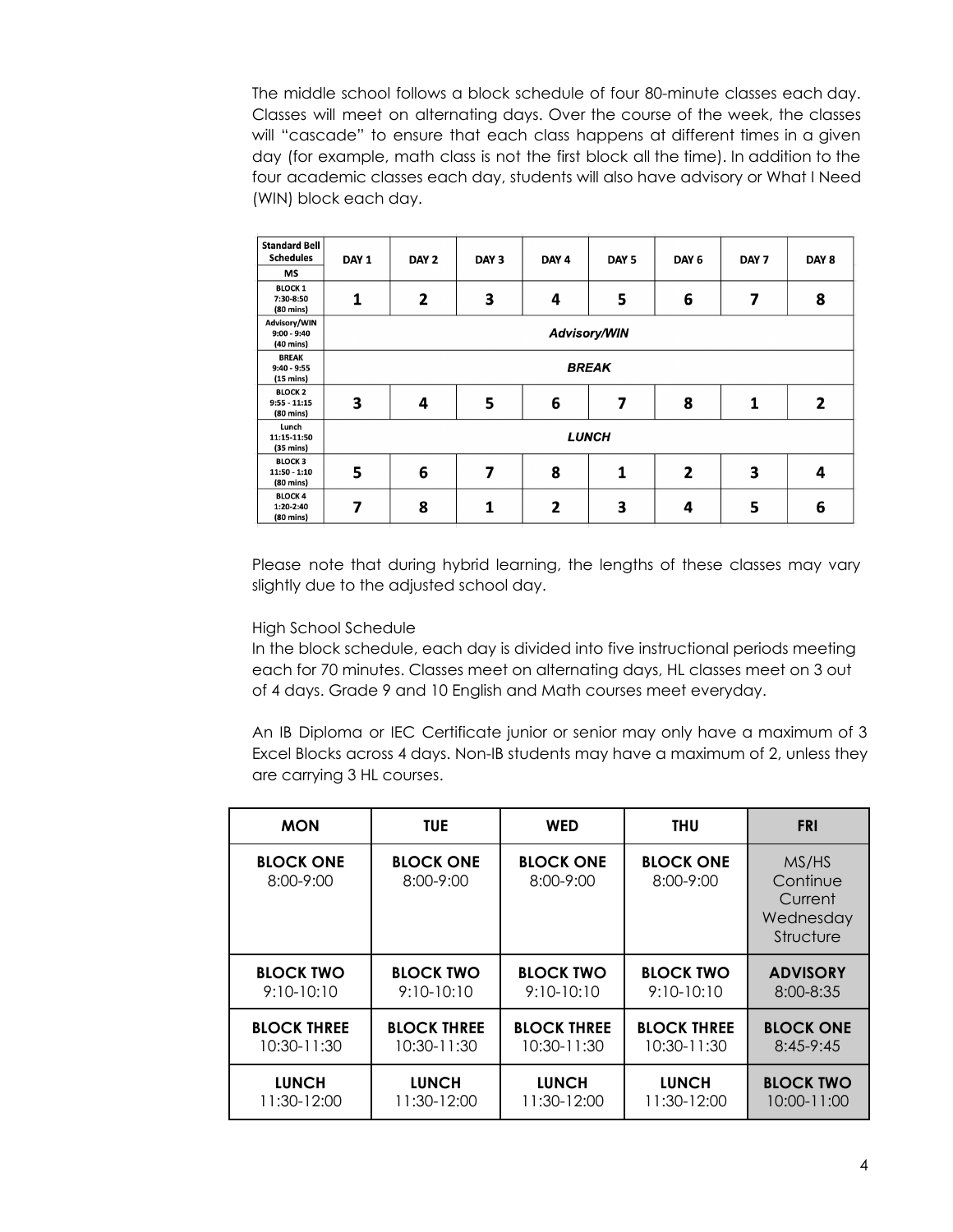| OFF. HRS / SEL    | OFF. HRS / SEL    | OFF. HRS / SEL    | OFF. HRS / SEL    | <b>ASSEMBLY</b> |
|-------------------|-------------------|-------------------|-------------------|-----------------|
| 12:00-1:00        | 12:00-1:00        | 12:00-1:00        | 12:00-1:00        | $11:15-12:00$   |
| <b>BLOCK FOUR</b> | <b>BLOCK FOUR</b> | <b>BLOCK FOUR</b> | <b>BLOCK FOUR</b> |                 |
| $1:05 - 2:05$     | $1:05 - 2:05$     | $1:05 - 2:05$     | $1:05 - 2:05$     |                 |
| <b>BLOCK FIVE</b> | <b>BLOCK FIVE</b> | <b>BLOCK FIVE</b> | <b>BLOCK FIVE</b> |                 |
| $2:10-3:10$       | $2:10-3:10$       | $2:10-3:10$       | $2:10-3:10$       |                 |

# <span id="page-9-0"></span>2.3.4. Schedule of Athletics and After School Activities

We have one shift for Athletics and After School Activities at 3:00pm - 4:15 pm. After school buses are offered with a 4:30 p.m departure time. There are some sports teams that practice on half day from 12.45pm - 2.45pm with a bus offered with a 3:00pm departure time. Parents who are picking up their child/ren are asked to respect this time and be sure to pick up their children 10 minutes prior to the bus departure time. If a student is not picked up by the bus departure time he/she will be sent to the Main Administrative Office to wait until a parent or authorized adult arrives.

#### <span id="page-9-1"></span>2.4. Closing of School

If the occasion arises that warrants the closing of school, official notice will be issued from the Director's Office. The decision to close school is made by the Director in consultation with the Chair of the Board of Directors. The website will be the main line of communication for any school closures. Additionally, an email will be sent via ISP Communications, which is our official communication channel.

# **Please check for information regarding school closure prior to calling the school for information.** Please also see **Continuity of Instruction during a Crisis: Expectations for Student and Teacher.**

The following procedure will be employed:

- The School Director will notify the teaching faculty and parents via the website and via email.
- It should be assumed that school will resume the following day, but look for additional information from the school regarding potential closures.
- Should the school remain closed, school will activate the Heads Up E-learning procedures to ensure learning continues.

# <span id="page-9-2"></span>2.5. Early Dismissal Policy and Procedures

- Students who leave school with their parent(s) or authorized adult(s) prior to the regular dismissal time, must come to the divisional office for a dismissal slip. The divisional secretary will inform the relevant teacher if a student is leaving early due to illness. Parents or the authorized adult must submit the "Permission to Leave the Building" form to the guard as they are leaving ISP. The nurse will call home because of a student's illness. No sick students will ride home on the regular bus schedule; a parent or authorized adult must pick up the student.
- <span id="page-9-3"></span>2.6. Campus Access Guidelines and Visitors The School Administration assures all visitors a warm, friendly and professional welcome to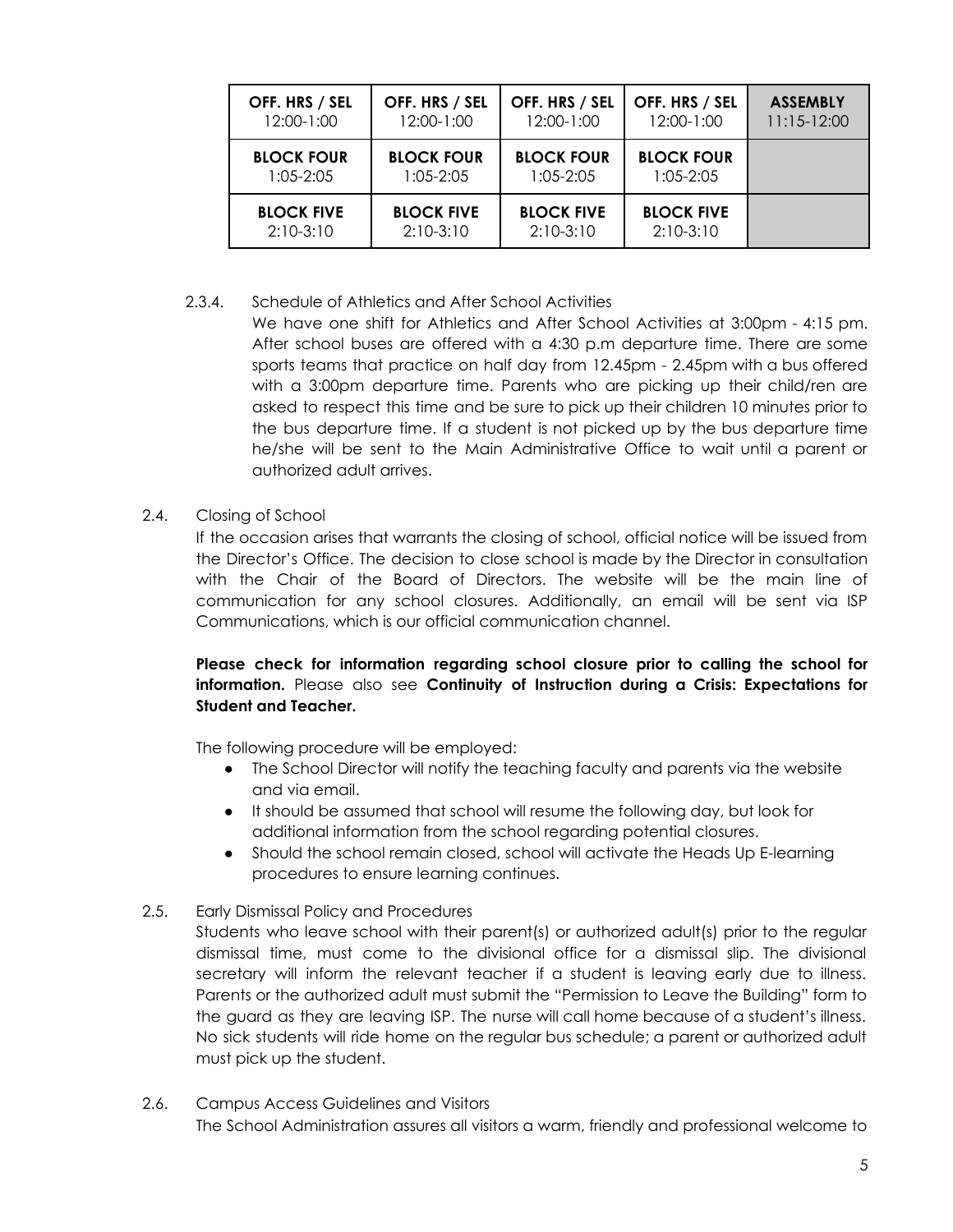The International School of Panama. The School has a legal duty to care for the health, safety, security and wellbeing of all students and staff. Aligned with our Child [Protection](https://www.isp.edu.pa/discover-isp/isp-school-policies) [Policy](https://www.isp.edu.pa/discover-isp/isp-school-policies), this duty of care incorporates the duty to safeguard all students from subjection to any form of harm, abuse or nuisance on school jurisdiction. The purpose of the Child Protection Policy is to provide clear guidelines and expectations for school personnel and visitors and improve our safety and security procedures.

Regular campus hours are 7:00am-4:30pm. The procedures detailed below pertain to these hours. Visitors and parents are permitted on campus outside of these hours only by appointment or for special events.

Any parent, guardian, *outside student*, service provider, or other guest are considered visitors on ISP's campus. Visitors entering school property are asked to follow our campus access control guidelines detailed below.

Outside students visiting ISP must obtain authorization from the school administration to be visited. The sponsor of the visitor student must coordinate the visit and obtain such authorization. Visitor students will register at the main Guard House and escorted by personnel of the sponsoring school.

Visitors are to park at the Visitor's Parking Lot in front of the Main Guard House based on availability. To comply with ISP's Child [Protection](https://www.isp.edu.pa/discover-isp/isp-school-policies) Policy, all access to campus premises is through the Main Guard House. Every visitor, including parents and volunteers, is required to register at the Main Guard House. This registration process entails:

- Producing a photo ID and recording this information at the Main Guard House.
- Signing a visitor log at the Main Lobby and stating the purpose for the visit.

All visitors must display the appropriate issued identification badge as indicated herein. Such a badge must be worn on the front of the outer garment above the waist. Visitors entering school property are asked to follow our campus access control guidelines. Except where governed by law, ISP retains the right to deny access to any visitor.

Following this registration process, parents/guardians, as well as, outside visitor students will be directed or escorted to their destination via the main office. Other guests will wait in the main lobby until they can be escorted onto other areas of the campus.

Parents/guardians who are coming to drop off students and wish to enter school premises must do so through the main guard gate between 7:00-8:00am Parents/guardians must have a specific purpose to stay on school campus for extended periods of time; i.e. supporting a school activity/association, or volunteering. Parents who wish to remain on campus after this specified time must follow the established procedures for visitors (see section above).

#### **There are two student drop off points:**

1. Elementary School located at the Parking lot # 1 (Administration and Faculty Parking).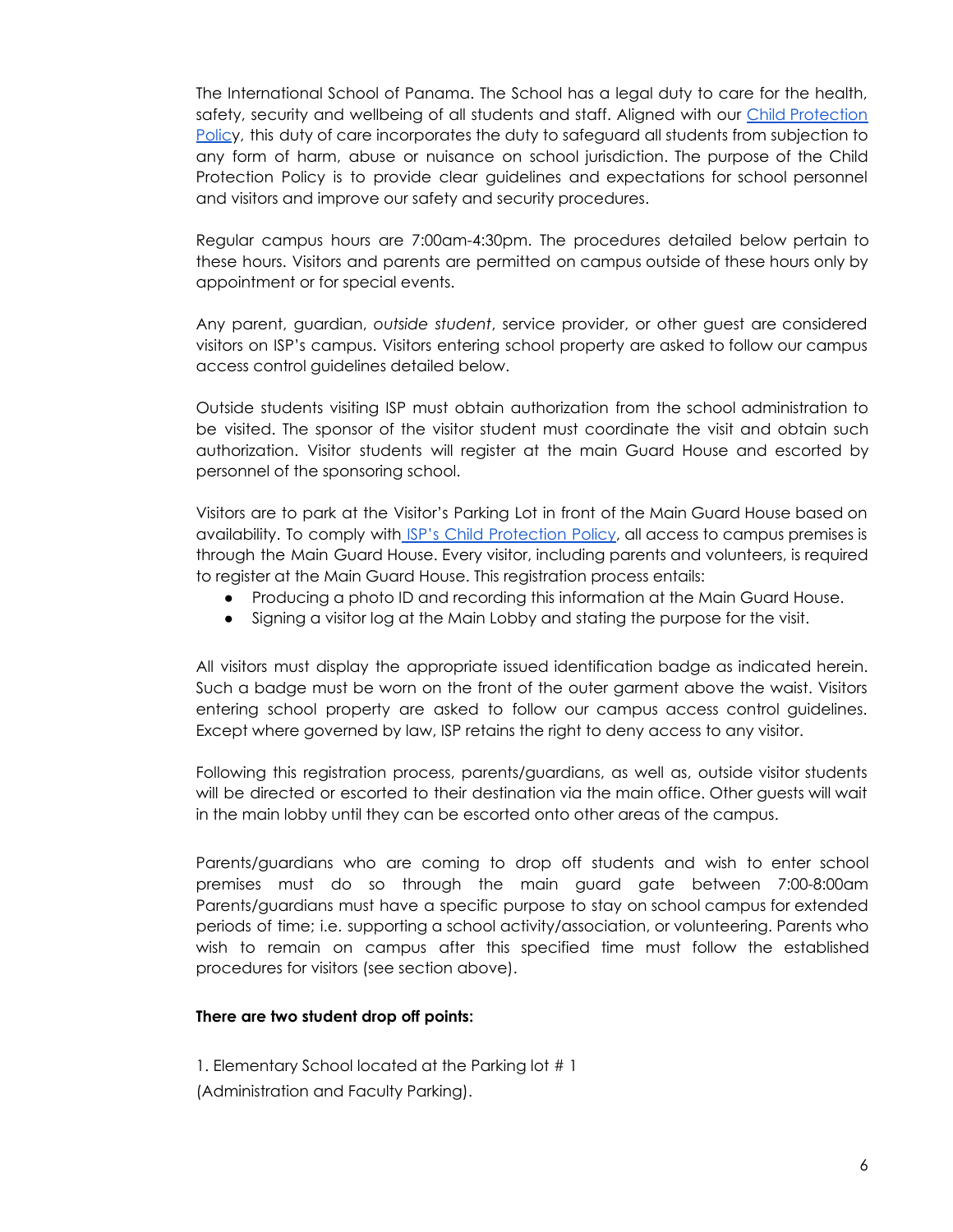2. Staff / Student Parking lot #4. *Please, follow the signs towards these two locations.*

The visitor parking area is not a student drop off point. However, the security officer will permit Pre-K students to be dropped off in this area. Parents are able to park and easily walk their children in. These students must enter through the designated pedestrian entrance. Please, be mindful of using this area as it is designated for visitors use throughout the day. We ask you to vacate this area immediately after dropping off your child. To control unauthorized vehicle access, parking gates will close at **8:00am** and are reopened at **2:30pm.**

During campus exit times (12:00pm-12:30pm for half-day students in PK3, **2:40pm- 3:00pm** for all others) parents/guardians are permitted to pick up their children at the drop-off points specified above. Furthermore, parents/guardians of elementary school students may be permitted to wait outside their child's classroom for a specified purpose.

At all other times, parents/guardians who are coming to pick up students during campus hours and wish to enter the main entrance to the campus should wait for their child(ren) at the main administration lobby or their respective divisional school office, once properly register at the Main Lobby. Parents/guardians of students that are being picked up at the infirmary will be directed to the nurse or to the divisional office if further paperwork is needed.

# <span id="page-11-0"></span>2.7. Security Procedures

*Under no circumstances are students allowed to leave school premises without authorization from the administration.* Only people authorized in writing by parents/guardians have permission to pick up students. Parents or authorized adults must submit the "Permission to Leave the Building" form to the guard as they are leaving ISP. When parents are on site, they must wear their ISP issued parental ID and comply with visitors' registration procedures. Students returning home with parents during ASA times must be picked up in front of the PAC. Student visitors may attend a peer's lunch period with permission from the administration. Student visitors may not join classes, After School Activities or sports. Exceptions may be made by the admission department for prospective students. ES Students waiting to be picked up must be supervised by school personnel or wait in the ES office.

# <span id="page-11-2"></span><span id="page-11-1"></span>2.8. Attendance

Attendance in school and participation in class are integral parts of the learning process. Regular attendance develops patterns of behavior essential to professional and personal success in life.

#### 2.8.1. Attendance Standards

A student must attend school **50 percent** of the school day in order to be counted present for the entire day.

#### <span id="page-11-3"></span>2.8.2. Authorized Absences

When a student must miss school, a written authorization by a parent or guardian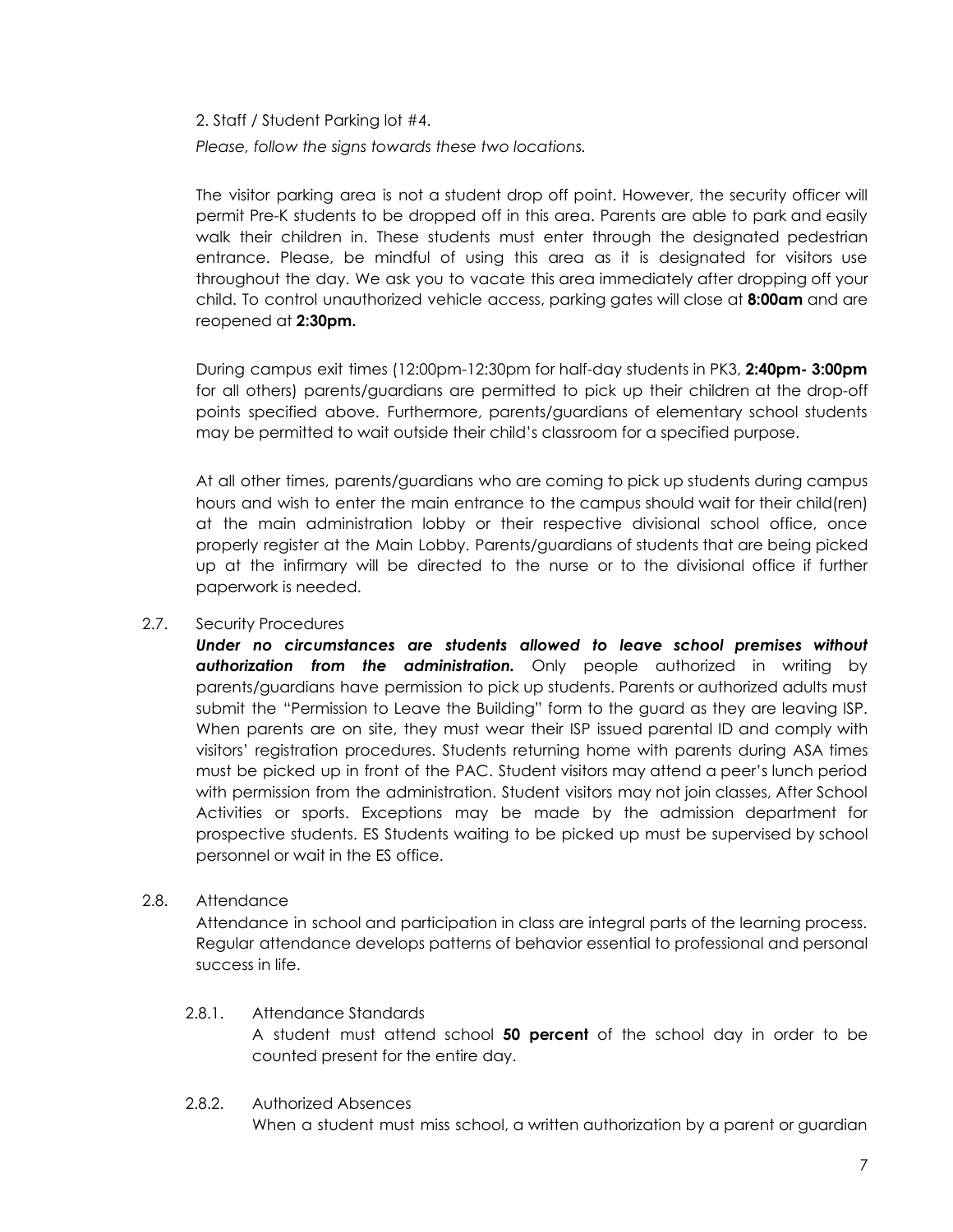must be submitted before or on the day of the absence to be counted as an excused absence. If written authorization is not received the absence will be recorded as "unexcused." The school will record absences in accordance with the following guidelines, which provide that an absence may be recorded as authorized for the following reasons:

- Personal illness or injury which makes the student physically unable to attend school\*
- Death in the immediate family
- Legal, medical or dental appointment\*
- Quarantine related to infectious disease\*
- Observance of an event required or suggested by the religion of the student or the student's parent(s) with prior approval by the principal
- Participation in certain amateur or professional sport or entertainment events (with prior approval)

*Notes:* \*Extended illnesses or health related absences may require a statement from a physician.

<span id="page-12-0"></span>2.8.3. School-Related Activities

School-related activities will not be counted as absences from either class or school. Students are responsible for assignments missed for these reasons. The teacher will determine when work is to be made up. The student is responsible for finding out what assignments are due and completing them within the specified time period.

#### <span id="page-12-1"></span>2.8.4. Attendance Expectations

Recognizing that regular school attendance is the foundation for learning, students are expected to be in attendance throughout the school year in order to receive academic credit. In the elementary school, a student absent more than **18 days** could be considered for retention. At the middle and high school, a student may be placed on Academic Probation or receive an Incomplete for the course depending on the number of absences. In cases of excessive absenteeism, the principal will meet with the parents to make a plan for improving attendance.

If the principal determines that academic credit will not be granted based on attendance, the parent or guardian will be notified in writing. The parent or guardian will have five days to appeal the principal's decision. Written documentation must be provided to the principal and must be based on appropriate reasons for the absences and completion of make-up work. A final decision will be made following the completion of the make-up work.

If there is an extenuating circumstance that requires a child to miss more than 18 days of school per year or more than five consecutive days, the parent must communicate with the principal and school office in writing to explain the reason for the absence and request an exemption. The school administration will review the request and determine eligibility for exemption and acceptable alternatives to the workload missed.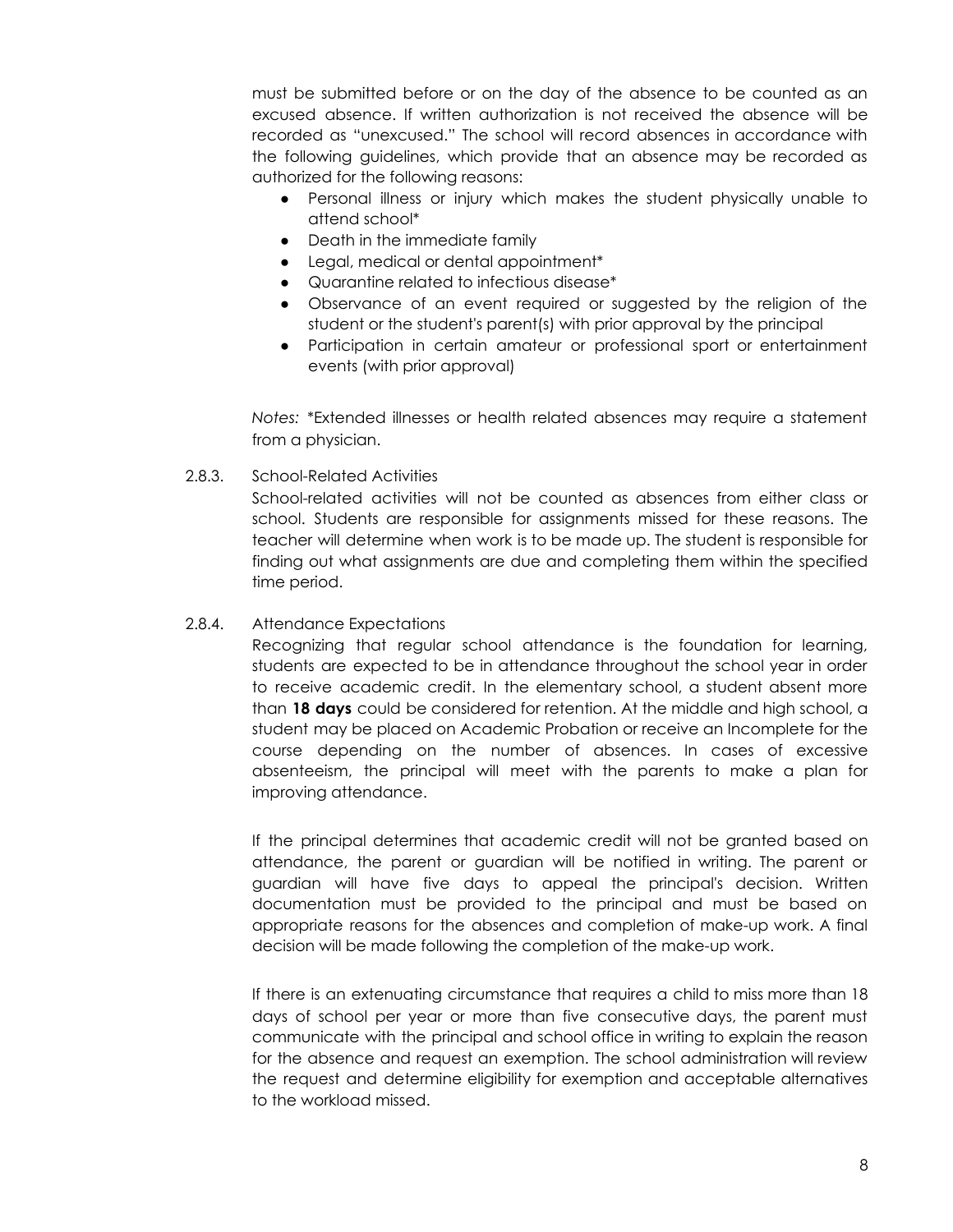- <span id="page-13-0"></span>2.8.5. Make-Up Work Opportunities Students may be required to make up missed work regardless of whether the absence is authorized or unauthorized at the teacher's discretion. Teachers are not responsible for coordinating work for students going away for unexcused absences.
- 2.8.6. Consequences for Excessive Absences or Tardies at the Middle and High Schools At the discretion of the principal or designee, a grade of *Incomplete* may be given to a student with a defined make up period for completing the work. With satisfactory performance the Incomplete grade may be replaced with the grade earned. Academic Probation may also be assigned.

All students arriving at school after 7:30 am will be marked as tardy by the teacher taking attendance or the administrative office. Please note that this is to ensure that we always have an accurate record of who is in the school. Students who are consistently late are disruptive to the entire group and so we ask that everyone make an effort to arrive on time. If a bus arrives late, teachers are notified. In the middle and high school, a student with 3 tardies to a class will receive a lunch detention for each successive tardy.

# <span id="page-13-2"></span><span id="page-13-1"></span>**3. Academics**

- 3.1. Academic Excellence
- <span id="page-13-4"></span><span id="page-13-3"></span>3.2. Curriculum Information and Requirements
	- 3.2.1. Graduation Requirements

The majority of ISP students will graduate with between 28 and 32 credits. One credit is granted for each full year course, lab or field study. Participation in the graduation ceremony is a privilege earned for the completion of all graduation requirements. Only students fulfilling graduation requirements, including a 1.7 GPA,(prior to the ceremony) participate.

# <span id="page-13-5"></span>3.2.2. Promotion

Grade placement and promotion to the next grade in high school is based upon the minimum total number of credits earned as follows:

- Promotion to grade **10**: earned 6 credits
- Promotion to grade **11**: earned 12 credits
- Promotion to grade **12**: earned 18 credits

# <span id="page-13-6"></span>3.2.3. Course Selection

High School Students must take a minimum of nine subjects in a ten block schedule, with the exception of full IB Diploma students. Full IB Diploma Candidates will have 6 Diploma Courses plus Theory of Knowledge.. Non- IB underclass students may only take less than nine courses under extenuating circumstances, after parental request, with counselor support, and with special permission from the high school principal.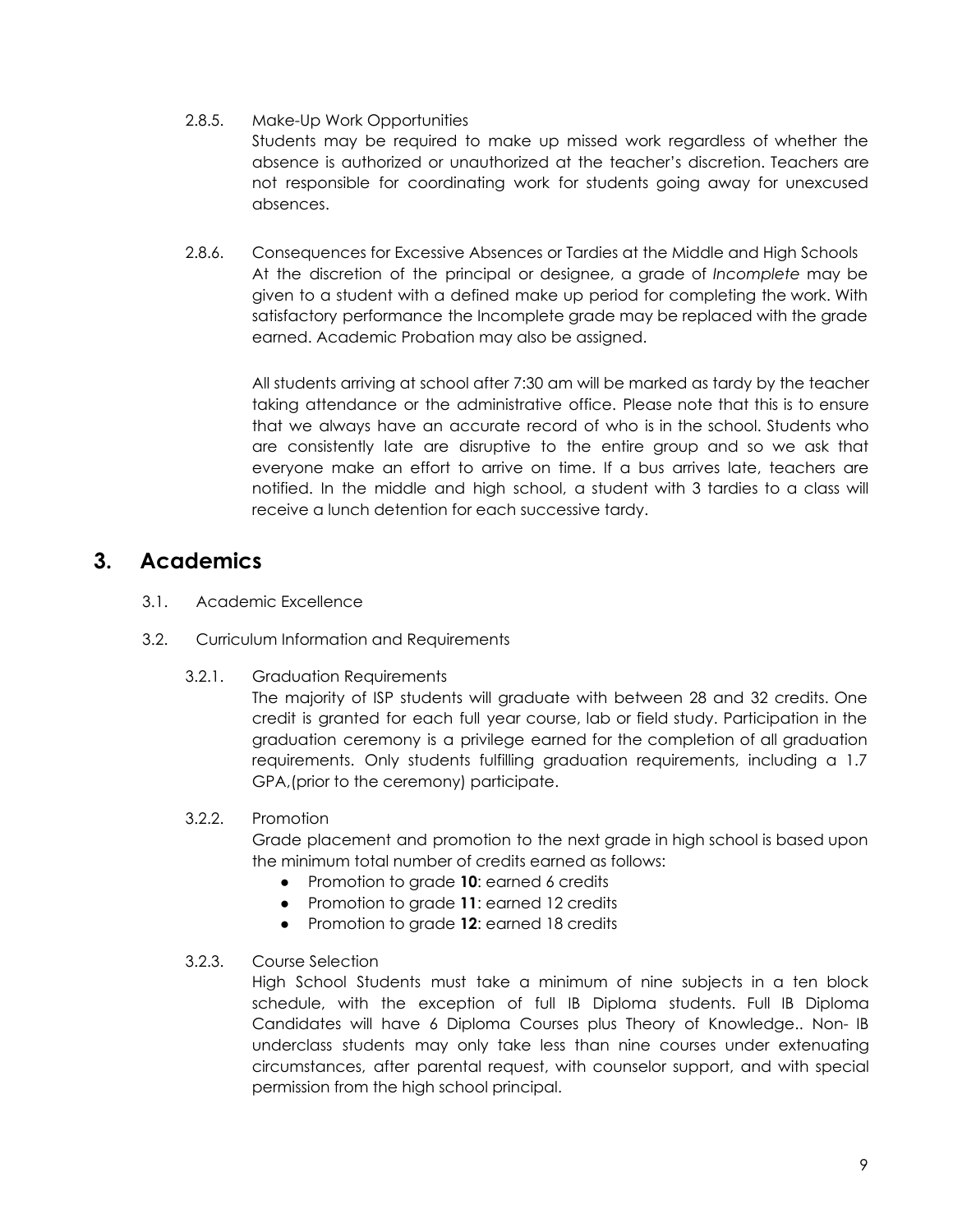<span id="page-14-0"></span>3.2.4. Dropping and Adding Courses

At the end of the Second Semester there is a drop/add period for students to change classes for the following August. Few changes will be honored in August except for new students and those who are switching programs.

At the beginning of Second Semester, there is a drop/add period lasting two weeks for that semester's courses. During that time, a student may make changes to his/her schedule of classes – in consultation with the guidance counselor, and with the signed approval of the teachers involved. Provided the desired changes correspond to diploma and graduation requirements, they may be approved. All changes to the schedule are done by the counselor after the drop/add form is completed and submitted.

After the two-week drop/add period, changes may only be considered for:

- Inappropriate placement in level
- Duplication due to transfers
- Scheduling conflict/graduation requirements

Changes must be requested in writing and in conference with parents. Such changes (after the drop/add period) are indicated on the report card and official transcript with a W for "withdrawal."

<span id="page-14-1"></span>3.2.5. High School Diplomas and Certificates

#### **The MEDUCA Diploma (formerly Panamanian Diploma)**

Students are strongly encouraged to pursue the MEDUCA Diploma (along with the ISP Diploma) as this nationally recognized diploma is often required for admission to colleges and universities. The following requirements must be met in order to earn the MEDUCA Diploma, which are nearly the same as the requirements for the ISP Diploma.

#### **Course requirements for the MEDUCA Diploma include the following:**

- **•** Early Panamanian History
- Modern Panamanian History
- Panamanian Civics
- Panamanian Geography
- Chemistry
- Physics
- Biology
- 4 years of mathematics
- Spanish for every year the student is at ISP
- Philosophy or TOK

#### **Other requirements:**

• Participation in the November 3rd march: In  $9<sup>th</sup>$  grade, students participate in the Fiestas Patrias march. For this protocol, there are two practices on the week prior to November 3<sup>rd</sup>. Students who can't attend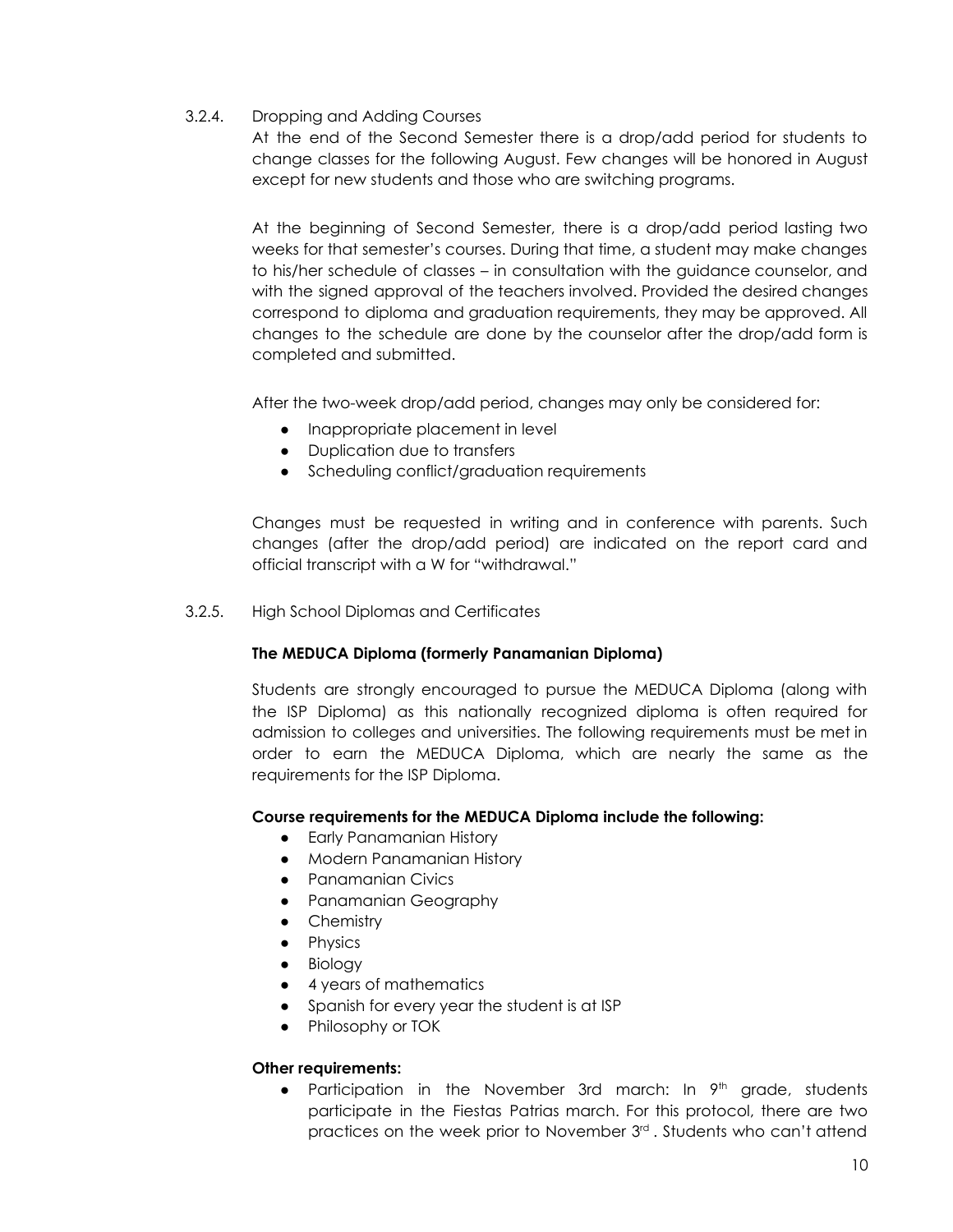the march during their required year, due to unforeseen circumstances, will have to march the following year. Students who enter ISP after  $9<sup>th</sup>$ grade will have to march during the year that they enter ISP.

- Must do convalidation of documents (coordinate this with the Admissions Department)
- Service hours: Students must complete 80 direct service hours.

Any questions regarding the MEDUCA Diploma should be addressed to: Alida Garcia de Paredes agdp@isp.edu.pa

#### **International Baccalaureate (IB) Diploma Programme**

Beginning in grade 11, students have the option of pursuing the International Baccalaureate (IB) Diploma. Designed as a comprehensive two-year curriculum that allows its graduates to fulfill requirements of various national education systems, the diploma model is not based on the curriculum of any individual country but incorporates the best elements of many. Students may register for individual IB courses or for the full IB Diploma.

#### **Innovation and Entrepreneurship Certificate (IEC)**

The Innovation and Entrepreneurship Course is open to all students who have a passion for technology, design and entrepreneurship. It is a two-year pathway that engages students in unique, personalized learning experiences. Students will understand how to gather and analyze data, refine research and reasoning skills, create innovative and creative solutions, communicate clearly, address complex and authentic problems, plan and track projects.

#### **"Best Fit" Philosophy Statement**

At the International School of Panama we counsel and strongly encourage families to select an academic program that is guided by the "Best Fit" philosophy. It is not expected, nor recommended, that all 11th and 12th grade students pursue the IB Diploma. Student should choose the program of study that emphasizes the following:

- Develops the student's strengths, interests, and passions
- Matches the student's learning style
- Challenges the student to grow and develop into a vibrant member of our learning community
- Prepares the student to pursue their preferred course of study in the country of their choosing

*Learning what you like and what you're good at will better prepare you for college than agonizing over what will "look good" to admission officers.* **— Cornell University**

*We expect that you have taken a rigorous curriculum and chosen from among the most demanding courses available to you. It isn't necessary to have loaded your schedule with every advanced course offered at your school. But if such courses are available to you, we expect that you have taken advantage of many of them.* **— Stanford University**

# <span id="page-15-0"></span>3.3. Counseling

Each division within the school has school counselors who are responsible for the social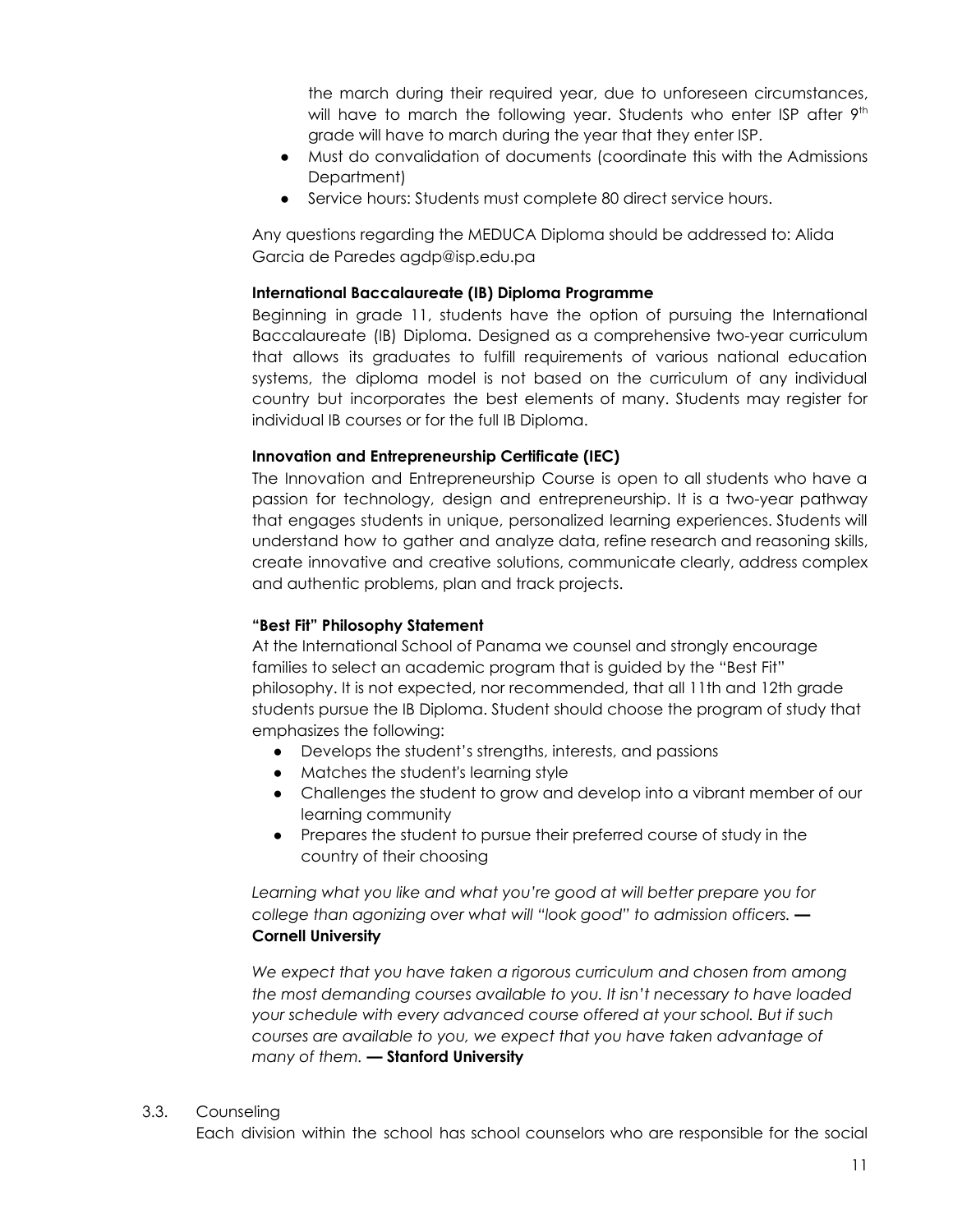and emotional welfare of the students and their families. They also support students academically and in the high school act as college counsellors.

- <span id="page-16-1"></span><span id="page-16-0"></span>3.4. Grading and Reporting
	- 3.4.1. Elementary School

Assessment in Elementary School is used as a powerful educational tool for improving student learning and the quality of our instructional programs.

#### **Assessment helps students:**

- Understand the level, depth and breadth of learning, and their ability to interpret and apply knowledge
- Identify their strengths, areas that need strengthening and their learning needs
- Identify the need to improve specific skills
- Set future goals for themselves

In keeping with the principle of differentiating instruction to meet the needs of all learners, teachers provide a variety of assessment tasks. In providing this variety, teachers ensure a cross-section of experiences that cater to the different learning styles and strengths of students. Assessment tasks might differ in format (visual, oral, written, dramatic); level of complexity (multi-step tasks or single, simple tasks); presentation requirements (spoken, written, constructed, role-play) and groupings (group, individual or paired tasks).

For more information on how this is supported at home, please also see the Elementary School ES Home Learning Policy.

#### <span id="page-16-2"></span>3.4.2. Middle School

Students in the middle school receive an achievement level for each of the report card outcomes listed above using the following scale: Beginning, Progressing, Achieving, and Extending

In middle school, achievement levels are determined based on course standards and outcomes and are communicated via end of semester reports.

#### <span id="page-16-3"></span>3.4.3. High School

The school year is divided into two semesters – each about 18-19 weeks in duration. See the annual calendar for specific dates. Progress reports will be published halfway through each semester.

Final semester grades/achievement levels in each course are based on class work, assignments, and assessments over the course of the semester.

Teachers may choose to assign alternative assessments that exhibit the student's understanding of the subject through a comprehensive cumulative project or presentation. IB courses should follow grading procedures as outlined by the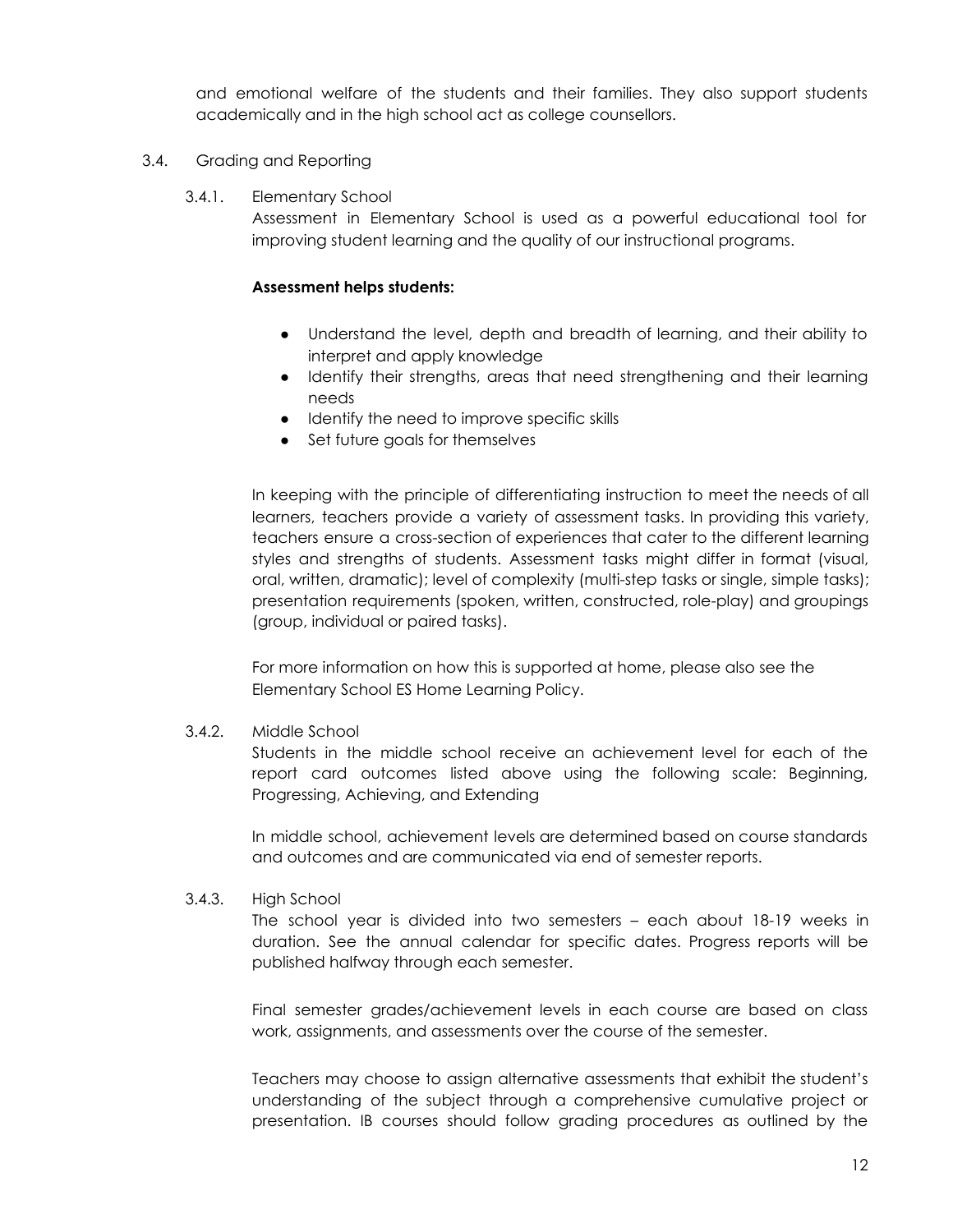International Baccalaureate Organization. A report form with grades of "A" through "F" is used. On the ISP students' official transcripts, final grades from each semester of grades 9-12 are shown. Exam grades are not seen on the official transcript – nor are mid-semester progress reports.

Final semester exams take place at the end of the first semester in December, and at the end of the second semester in June. The exam counts for 20% of the student's final grade for the semester. Non Core classes may opt to do a project instead of an exam instead of an exam which will be due before the end of the term. Absences will only be considered excused during the exam period in the event of a documented emergency, medical or otherwise. In the event of such emergencies, make-up exams may be scheduled through the divisional office. The school will not reschedule examinations to accommodate early departures for vacation. Students and parents are expected to plan according to the school's published calendar and exam dates.

#### **Complete High School Assessment Policies can be accessed [here](https://docs.google.com/document/d/154mPI7cLxjlLJHmGSP_L1wlPQvO8-GkXFRTRbYkloHE/edit?usp=sharing).**

<span id="page-17-0"></span>3.5. English as an Additional Language Program (EAL)

Our English as an Additional Language program supports students, both through small group instruction and through language acquisition experts integrating into classes to ensure that all students - including English language learners - have access to the curriculum. Our EAL program is based on internationally recognized WIDA standards and supported by collaborations between language acquisition specialists and classroom teachers.

<span id="page-17-1"></span>3.6. Learning Support

At ISP we celebrate the diversity of our learning community. Our Learning Support Team works in partnership with classroom teachers to differentiate instructional and assessment practices. Through small group and or individual interventions, education specialists assist teachers to ensure students acquire skills and knowledge needed to access the curriculum.

Our support:

- Communicate with parents, teachers, administrators, and students on the progress of each student.
- Share best practices that honor individual learning needs.
- Use a variety of data sources to inform instructional decisions.
- Develop individualized student learning plans.
- Provide a safe learning environment.

#### <span id="page-17-2"></span>3.7. Standardized Testing Program

The International School of Panama offers the Measures of Academic Progress (MAP) Assessment twice per year. This assessment is given to students in grades 2-10 in Mathematics and Reading. Results are sent home for parents to review.

In addition, progress in the Spanish as an Additional Language (SAL) program is monitored through various assessments, English as an Additional Language (EAL) progress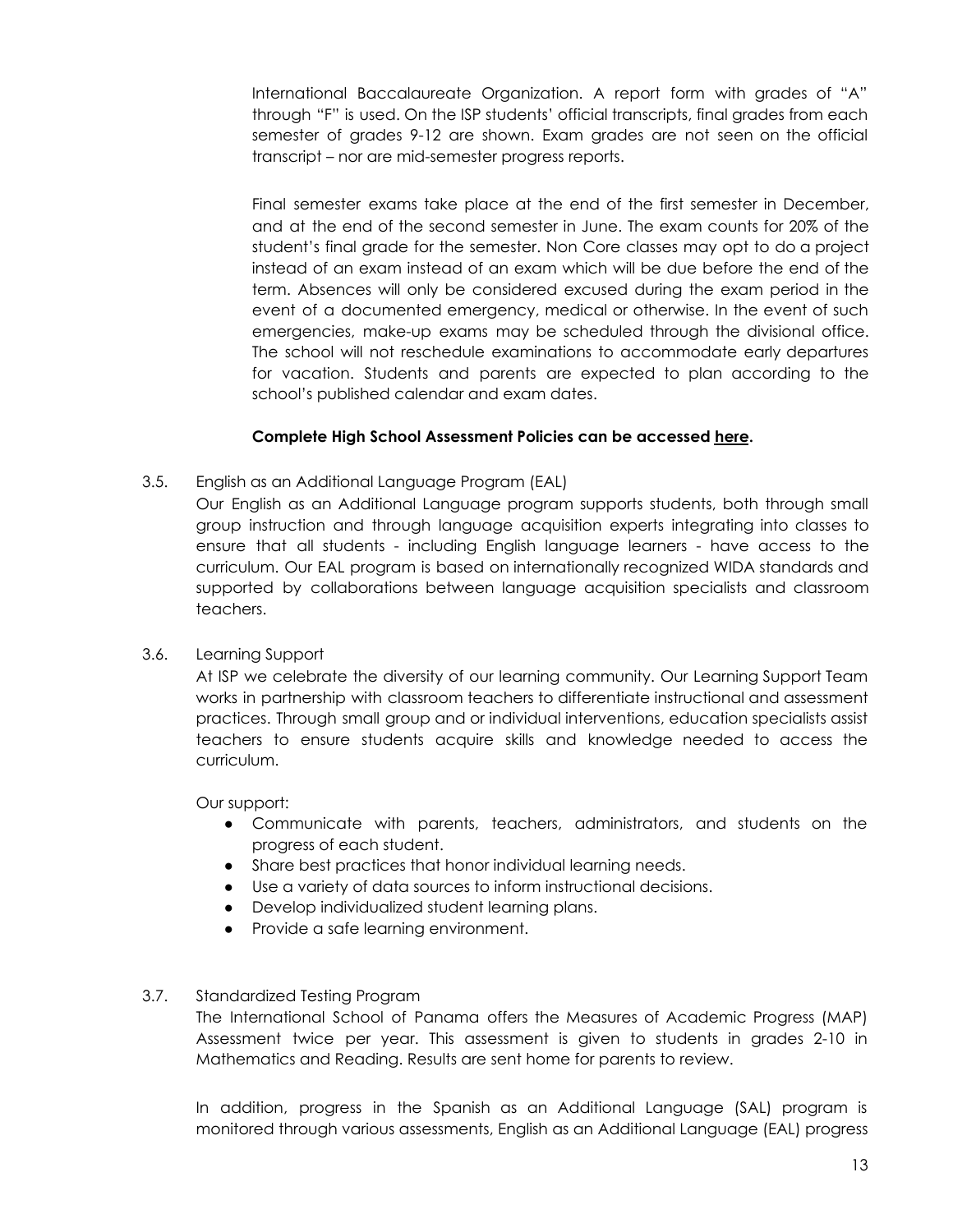is monitored via the WIDA assessment, and high school students are prepared to take a variety of university placement exams on site include the TOEFL, PSAT, SAT and the ACT among others.

#### <span id="page-18-0"></span>3.8. Library Media Centers

It is the mission of the ISP Library Media [Centers](https://www.isp.edu.pa/learning/library-media-center) to educate and inspire our students to reach their full potential and contribute to the world. We do so by providing instruction and a collection of materials to implement, enrich, and support the curriculum and to meet the individual educational, emotional, and recreational needs of students, faculty, and all ISP community members.

ISP houses an [Elementary](https://www.isp.edu.pa/learning/library-media-center/elementary-library) Library and a Middle and High School Library Media [Center](https://www.isp.edu.pa/learning/library-media-center/mshslibrary) with a collection that includes thousands of books (physical, electronic, and audio), periodicals, and audiovisual materials, including DVDs and laptops. To support the needs of our young researchers, the library media center also offers access to leading academic research databases.

ISP Librarians collaborate with teachers, student services, and learning coaches to integrate critical literacy skills into the curriculum, including reading, digital citizenship, research, media, and information literacies. Our librarians are also certified teachers who practice their own continuous learning through active participation with library associations including American Association of School Libraries, Future Ready Librarians, International Society of Technology in Education, and the Association of American Schools in South America.

#### <span id="page-18-1"></span>3.9. Visual and Performing Arts Program

Through the study of visual and performing arts, we foster creativity, collaboration, and critical thinking skills, while enriching the overall human experience for every student, creating a vibrant nexus between our school and the global community.

It is our commitment to give the students and community of ISP a platform for expression and learning through the arts. Our Visual and Performing Arts Center offers our community a center to gather and explore the richness of the arts being created by our students, faculty, and our families. For more information on the Visual and Performing Arts at ISP see the VAPA Webpage.

In addition to the above mentioned activities, ISP participates in ongoing learning through its memberships in the Association for Music in International Schools (AMIS) and the International School Theatre Association (ISTA).

#### <span id="page-18-2"></span>3.10. Athletics Department

The International School of Panama operates an educational-based athletics program. We create sport participation experiences that are progressive, welcoming, developmentally appropriate, safe, and inclusive. We believe that quality sport means active and healthy students holistically developed that can make positive contributions to society. We encourage and want students to embrace and be part of as many different experiences as possible throughout their time here at ISP. We are fortunate enough to be able to provide a wide range of opportunities to accomplish this.

At ISP, we inspire our students to learn and develop through sport. Our enduring hope is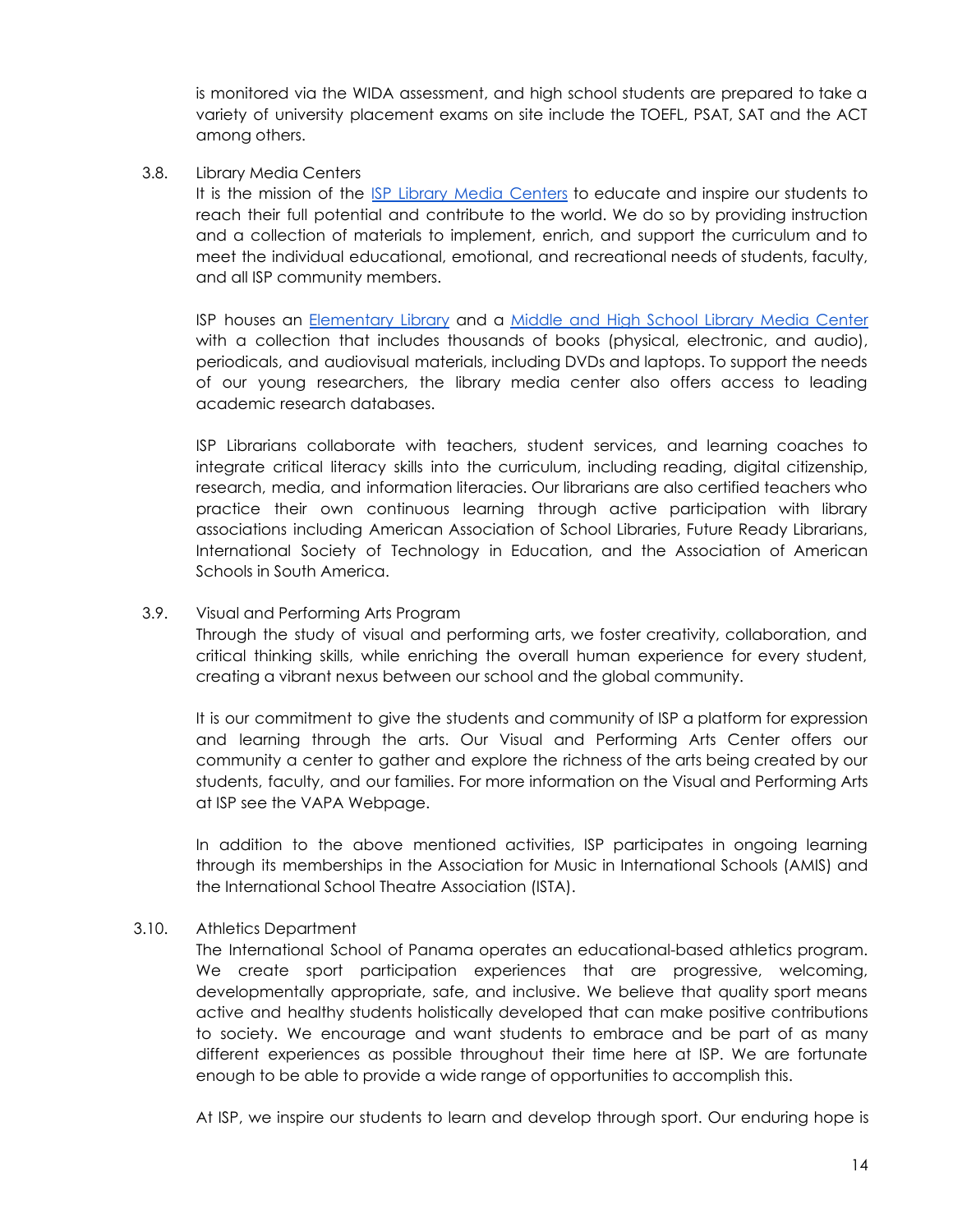that the lessons learned in the sporting arena will remain with our students for a lifetime. We strongly believe that athletics is not separate from the educational process, but rather an integral part of it.

Student participation in education-based athletics:

- Is a privilege.
- Enriches the educational experience.
- Encourages academic achievement.
- Promotes respect, integrity, and sportsmanship.
- Prepares for the future in a global community.
- Develops leadership and life skills.
- Fosters the inclusion of diverse populations.
- Promotes healthy lifestyles and safe competition.
- Encourages positive school/community culture.
- Should be fun.

The value of education-based athletics is taking educational principles back to the athletic field and empowering student-athletes to become better, to become motivated, and to achieve higher levels of performance both in the classroom, field, and life.

We follow a sportsmanship ideal built on the idea that athletics both demonstrates and encourages character development, which then influences the moral character of the broader community. How we each participate and compete in athletics can have an effect on our personal moral and ethical behavior outside of sports. Under a sportsmanship model, healthy competition is seen as a means of cultivating personal honor, virtue, and character. It contributes to a community of respect and trust between student-athletes and in society.

The goal in sportsmanship is to pursue victory with honor by giving one's best effort. Ethics in athletics and life requires four key virtues that we emphasize in all our practices and competitions: fairness, integrity, responsibility, and respect.

The ISP Athletics department firmly believes that parent support is essential for the success of students at all ages. To achieve that goal, a full family effort is required, and we expect parents to play an active role in helping children handle the maturity of competition, balancing high expectations and time commitment with academics, and learning from both successes and failures.

The Association of American Schools of Central America (AASCA) is our biggest priority for international competitions and includes an annual U19 tournament in Volleyball, Basketball, Soccer, and U14/U19 tournaments in the individual sports of Tennis, Track & Field, and swimming.

AAACA is a group of 28 international schools spanning six countries (Guatemala, Costa Rica, Nicaragua, Honduras, El Salvador, and Panama).

The Athletics [Handbook](https://resources.finalsite.net/images/v1607820513/ispedupa/vcb6tucscroxupvnodnv/ISPAthleticsHandbook2020-2021.pdf) helps guide students, parents, and coaches. Please take the time to read the Athletics Handbook and to discuss as a family the various components included there.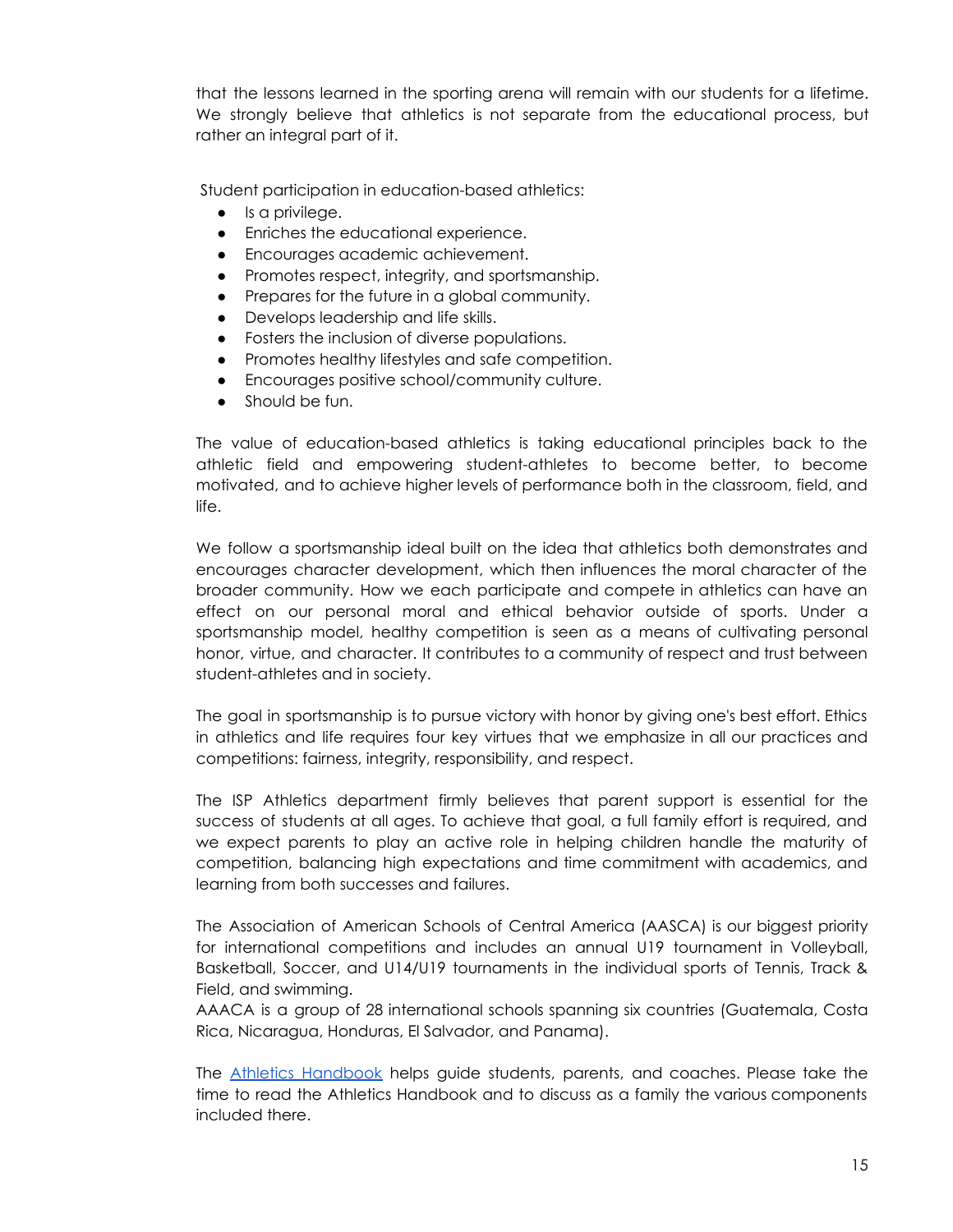For more information on the department, please see the **[Athletics](https://www.isp.edu.pa/arts-athletics-activities/athletics) Website**.

# <span id="page-20-0"></span>3.10.1. Recreational Use of Sports Facilities

ISP invites you to make use of our facilities for your physical and mental health. Parent, student (8th grade and up), faculty, and staff use of the fitness room, swimming pool, track, and tennis courts is available during the following times:

- Mondays, Tuesdays, Wednesdays, Thursdays, and Fridays from 5:45 7:00 a.m.
- Mondays, Tuesdays, Wednesdays, and Thursdays, from 5:15 5:45 p.m.
- $\bullet$  Fridays from 3:00 5:30 p.m.
- Saturdays from 8:00 a.m. 2:00 p.m.

During these times there is a lifeguard on duty to oversee the health and safety of those working out in the facilities.

These times are subject to change. There will be times when the morning, afternoon, or Saturday use is not available due to student practices, meets, events, and competitions taking place on campus.

\*Facilities are closed to recreational use during ISP official school holidays and long weekends.

# <span id="page-20-2"></span><span id="page-20-1"></span>**4. Services**

4.1. After- School Activities (ASA) and Athletics

A skilled and experienced staff of instructors, some from our own faculty and others from the greater community, have created quality programs that we are happy to provide on our campus exclusively for ISP students. For more details on the ASA and Athletics programs see the respective pages of the ISP website and the Athletics Handbook published on the ISP website.

<span id="page-20-3"></span>4.2. Requests to Change Transportation

Parents are required to contact the transportation company directly to request any changes for their child's regular transportation. Upon confirmation of the change, parents are requested to inform the relevant office and bus coordinator before 11:00am. Note: Flex busing will not be permitted for the 2021-22 school year due to contact tracing, or until further notice.

Parents are required to email the School Division office (ES/MS/HS) and the bus coordinator of any changes to the way a child is leaving school. **Please DO NOT send handwritten notes**. Changes should be shared with the transportation and security offices for monitoring purposes.

# **PLEASE NOTE THAT STUDENTS CANNOT CHANGE BUSES ON WEDNESDAYS AND NO ADDITIONAL STUDENTS WILL BE ALLOWED TO RIDE BUSES ON WEDNESDAYS**

<span id="page-20-4"></span>4.3. Tutor Policy

Tutoring is not hosted on ISP's campus. This includes external tutors as well as ISP teachers,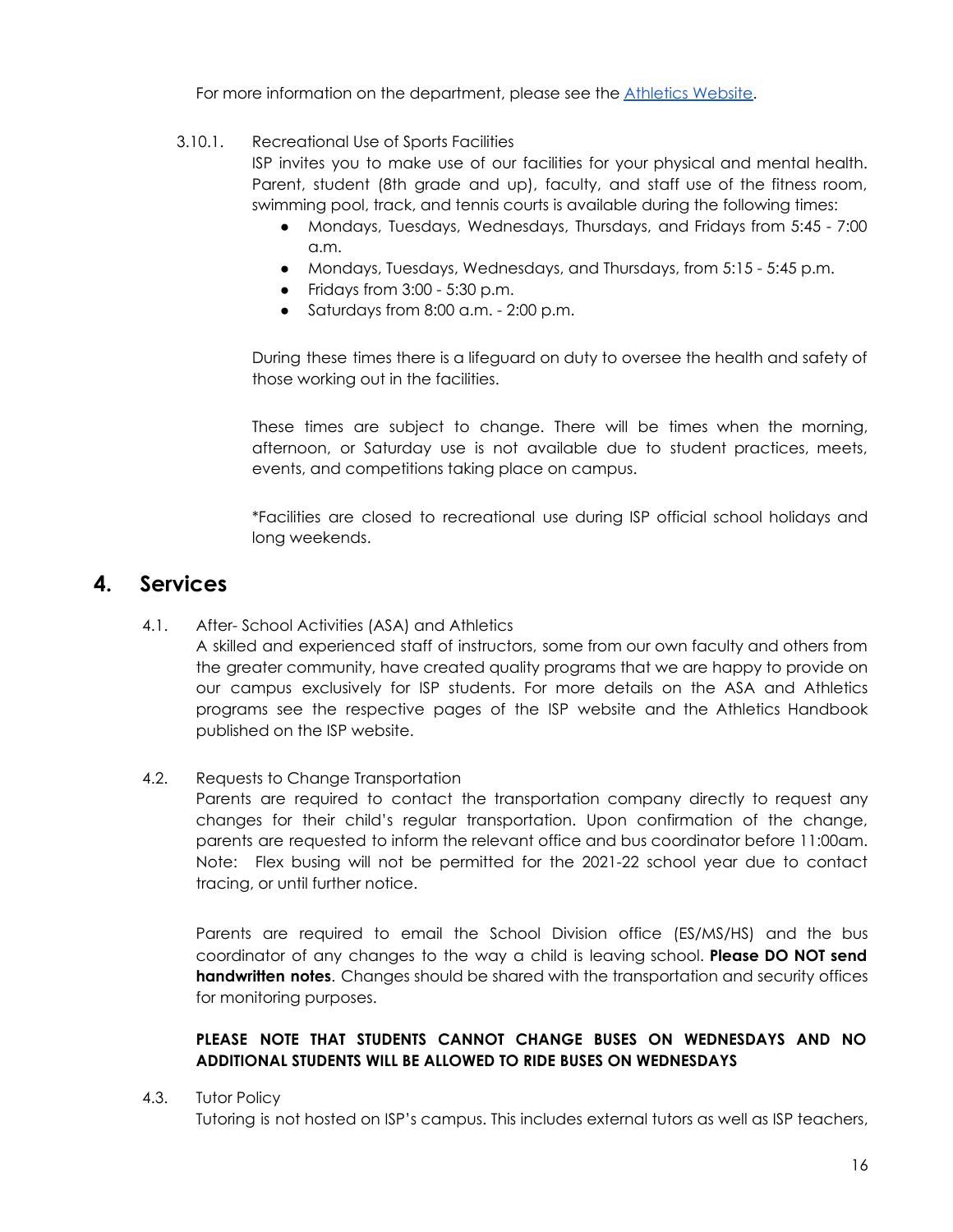who are not to tutor students on campus for pay. Peer tutoring and unpaid study/support sessions are permitted.

Violations of the tutoring policy may be considered issues of academic integrity. ISP teachers cannot tutor their own students.

# <span id="page-21-0"></span>4.4. Fundraising

In accordance with the Fundraising Policy, students must get approval from the MS/HS Office and the Marketing and Communication Office (MARCO) and must meet the requirements of ISP GIVES BACK, which are:

- Fundraising should be linked to a long-term (+2 year) commitment and should not compete against other fundraising efforts already launched by the School.
- All money raised must be reported to the Office for accounting purposes.
- All student and staff fundraising must be driven by an educational purpose. Fundraising for parties and travel expenses are not approved by this policy.
- Emergency fundraising, request for cash donations, supply drives or coordination of volunteers will be approved by MARCO, School Director, and division principal and assistant principal. The approver will designate a coordination team, establish goals, coordinate communications and evaluate or approve a strategic partner to work with for managing donations.

# <span id="page-21-1"></span>4.5. Nutrition

Research shows that students should consume nutrient-dense foods at school in order to foster growth, development, and a healthy lifestyle. Natural foods aid in concentration and maximize brain function while foods high in artificial sugar and chemicals impede learning. Therefore, students should bring healthy foods such as those listed below. For this reason, we have articulated the following on healthy foods, which guides our cafeteria services and supports the type of food we recommend be brought from home by ISP students.

# **Foods that complement learning**

- Fresh Fruits and vegetables or dried fruits (raisins, apricots, prunes)
- Seeds (sunflower, pumpkin)
- Nuts (unless specified by teachers because of allergies in the classroom)
- Dairy (cheese, yogurt, milk)
- Popcorn (light or air-popped)
- Whole-grain and nut granola bars
- Muffins and breads (low-sugar varieties including banana, bran, zucchini, carrot)
- Sandwiches peanut butter and jelly, meat and/or cheese, etc.
- Sandwich meat alone or rolled up with cheese and a toothpick
- Hummus
- Water

# **Foods that impede children's ability to learn**

- High-sugar baked items Cookies, Oreos, packaged muffins, cupcakes, brownies, etc.
- Candy and other refined sugars (Nutella, lollipops, chocolate, chocolate milk)
- Yogurt with cookie or candy toppings (such as oreos or m&ms)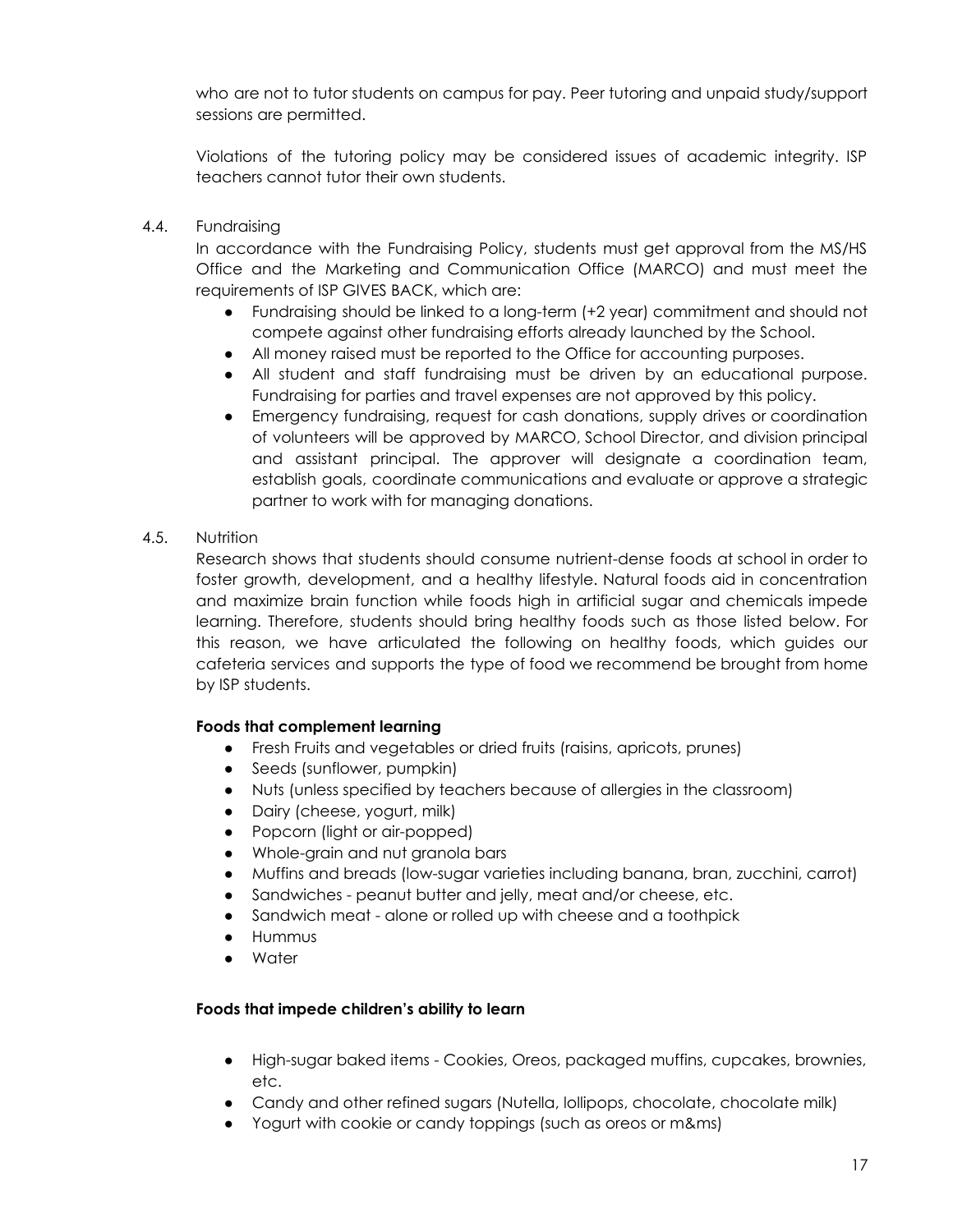- Cereal bars high in sugar or chocolate
- Soft drinks, sugary teas, and most juice boxes
- Food and drinks with high levels of artificial colors and flavors

#### <span id="page-22-0"></span>4.6. Student Birthdays - Pre-K and Elementary

Student birthdays will be celebrated in coordination with the homeroom teacher, typically the last 15 minutes of the school day. Please avoid treats with artificial colors and candy, and only water may be provided as a beverage**.** Goodie bags, pinatas, party professionals, and gifts for everyone are not allowed. *Birthday party invitations may* be handed out at school only if the entire class is invited, or if all boys or all girls are *invited.*

# <span id="page-22-2"></span><span id="page-22-1"></span>**5. Behavior Expectations**

5.1. Educational Technology and Responsible Use Guidelines

ISP has an educational technology-rich learning environment that promotes active learning and future ready skills. To support students, teachers, and families with digital learning tools, the Tech Center as ISP is dedicated to maintaining a robust technology infrastructure and providing troubleshooting assistance.

For tech support contact the Tech Center at **[techhelp@isp.edu.pa](mailto:techhelp@isp.edu.pa)**.

ISP promotes the balanced use of technology by developing positive digital citizenship habits not only within student schoolwork, but also as an important life skill in their personal lives. Students are equipped to use technology in an ethical manner and to responsibly integrate these skills with other essentials, such as critical thinking, literacy, numeracy and citizenship. Essential to the use of technology is ethical responsibility.

All students in PreK-5th grade will be provided an ISP-issued iPad to use in their classrooms. The devices may be taken home with parent permission.

For an introduction to the role of the Tech Center at ISP please click [here](https://www.isp.edu.pa/student-services/technology-center).

ISP recognizes the importance of using information technology in today's world and strives to ensure every student has access to information technology to enhance their learning. For a detailed overview of The ISP [Technology](https://www.isp.edu.pa/discover-isp/isp-school-policies) Code of Conduct please click here.

#### <span id="page-22-3"></span>5.1.1. Bring Your Own Device (BYOD)

BYOD provides a 1-to-1 device learning environment for **Middle and High School (Grade 6-12)** students and promotes blended learning and mobility. BYOD support is available within established parameters from Tech Center. [Please](https://drive.google.com/file/d/1MEE-u3RN3ZFm5LHOaGiGf9s-g964F8r7/view) see our BYOD Guide for more [details.](https://drive.google.com/file/d/1MEE-u3RN3ZFm5LHOaGiGf9s-g964F8r7/view)

Each elementary school student will be assigned an ISP-issued iPad to use in their classrooms.

#### <span id="page-22-4"></span>5.1.2. Social Media

"Social media" is a category of online broadcasting that supports people talking, participating, sharing, networking, and bookmarking online. Common social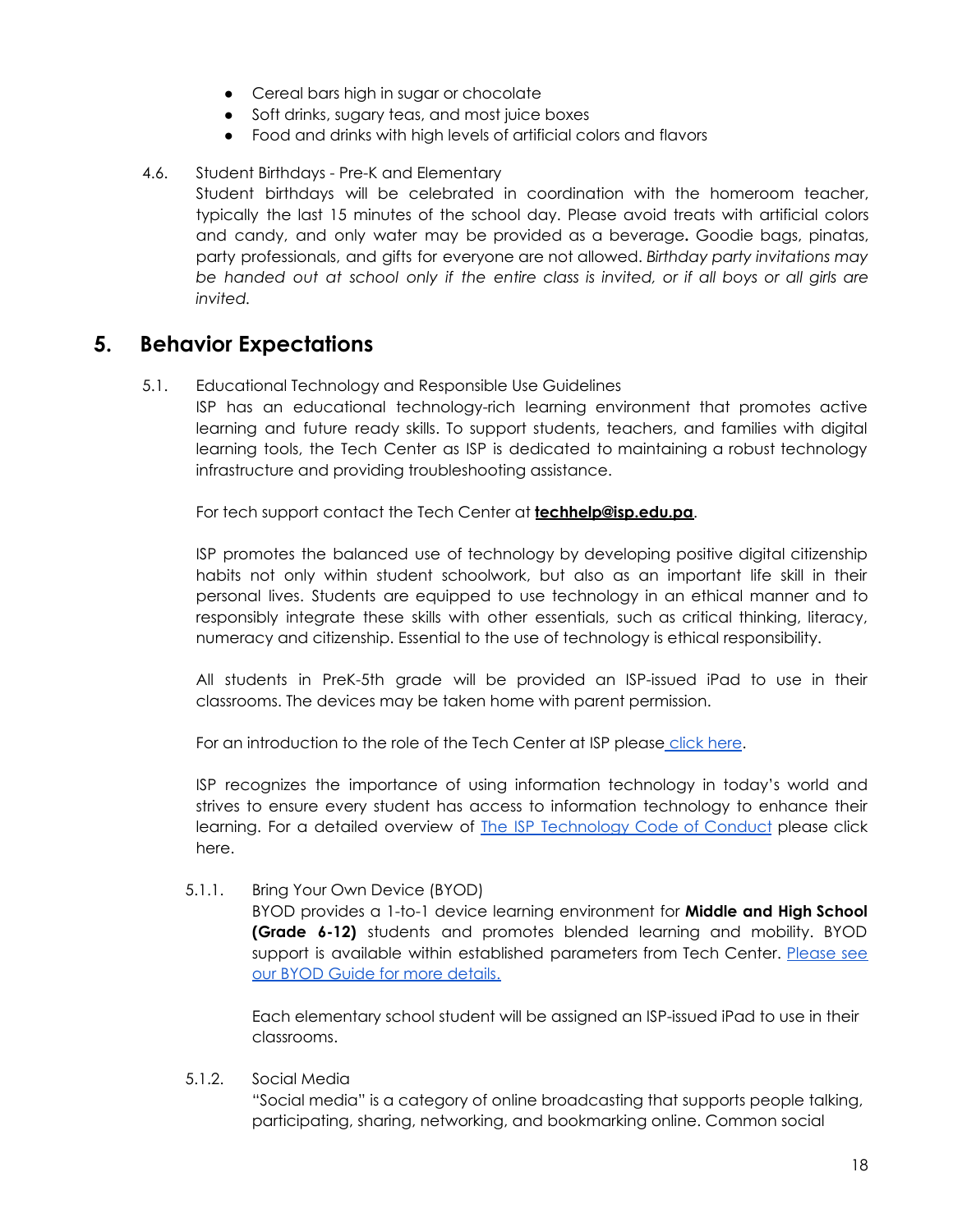media platforms include, but are not limited to, online networks such as CANVAS, SeeSaw, Twitter, WhatsApp, Facebook, AskFM, blogs, podcasts, discussion forums, and content sharing sites such as Instagram and YouTube. *Because technology is constantly evolving, any list of social media sites or programs will never be definitive.*

Social media content can easily become available to the public, including the school, its staff, prospective colleges and universities, and the media.

Inappropriate use of social media at ISP or ISP sponsored events can result in disciplinary action.

#### <span id="page-23-0"></span>5.2. Personal Items

Students may not sell anything at school for personal profit. Students may bring money to purchase lunch or special items related to ISP initiatives communicated in advance. Elementary students may not purchase anything from another student or the MS/HS cafeteria.

Similar to our elementary school electronic equipment policy, personal items such as toys, cards, or stuffed animals may not be used at school except with special permission from a teacher. Students who choose to bring personal items may leave them in their backpacks until they board their buses after school.

#### <span id="page-23-1"></span>5.3. Uniforms

Uniforms are required for all students at ISP. They are in keeping with public and private Panamanian school culture and reflect pride in our school community. Additionally, they are an expression of preparedness and a form of professionalism desired in ISP students. Although the ISP uniform is designed to be comfortable, it is a uniform and must be worn according to the regulations. Wearing the uniform neatly and appropriately is important and expected. Students not in compliance with the uniform policy may be asked to change clothes, and may be subject to disciplinary action.

#### <span id="page-23-2"></span>5.3.1. ISP Uniform Requirements

Students are required to attend school according to the following dress code:

#### *For PK through 5 all items must be labeled with the student's name and classroom*

#### **PK students:**

Students should wear navy blue athletic shorts with ISP logo and PE uniform shirt in POD color everyday. (Note: For more information on school PODS see Section 7 *School Traditions*). We recommend shoes with rubber/slip-proof soles for safety reasons. No open backs, sandals, lights, wheels, or Crocs are allowed.

#### **K-12 students:**

- **Shirts:** Polo shirts with the official ISP school logo are required. Shirts are available at the uniform store in blue or white. Grade 11 and 12 students may wear the upper class shirt sold at the uniform store.
- **Shorts:** Students may wear solid navy blue dress shorts that are casual and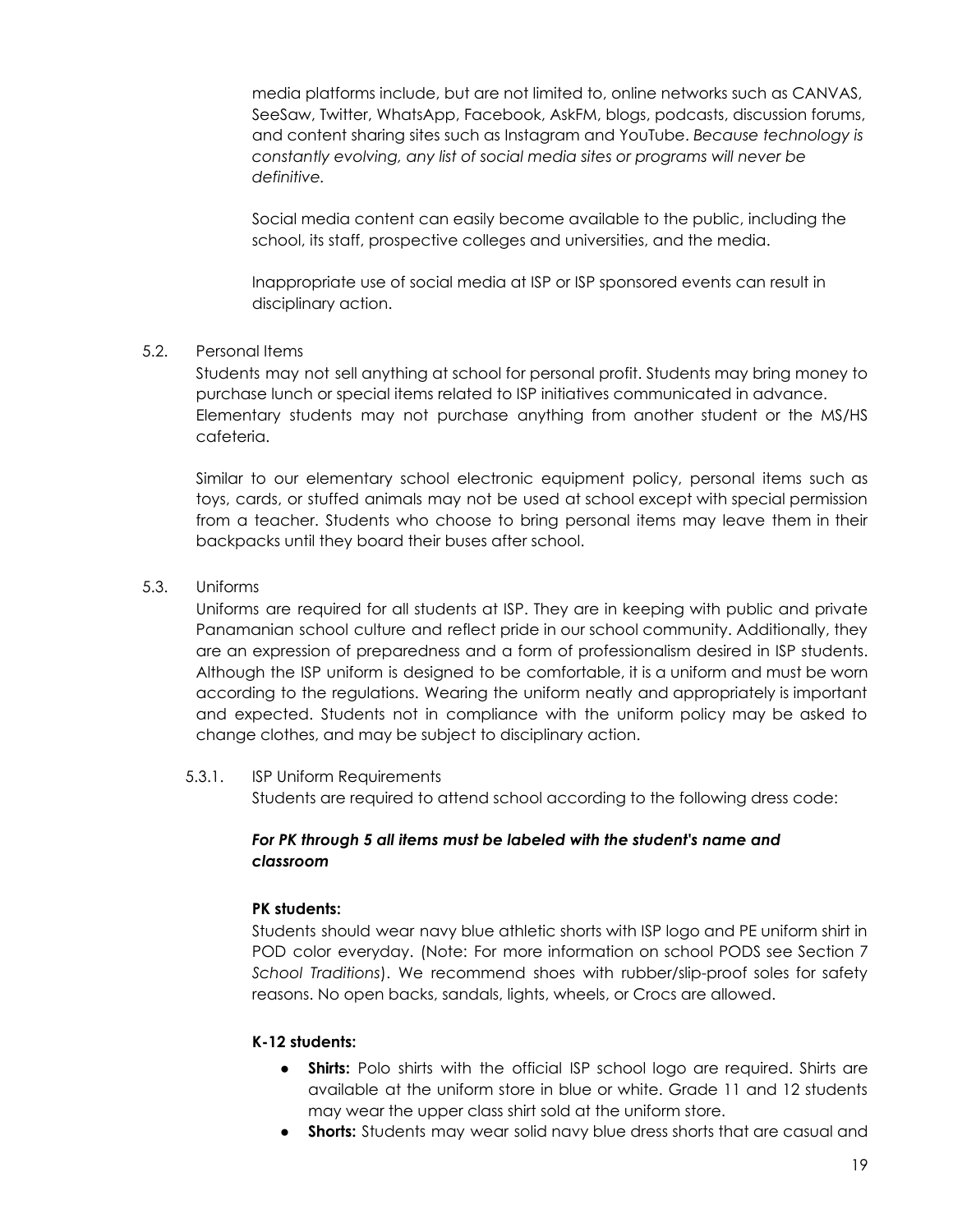neat in appearance and should be worn to the knee. No jeans, no cargo pants etc. Recommended shorts for ISP are available at the uniform store.

- **Skort:** Solid navy blue uniform skorts are available at the uniform store. The skort should be worn to knee length.
- **Pants:** Navy blue chinos and dress pants are available at the uniform store. No sweatpants, warm-up pants, jeans, capri or leggings/tights.
- **Skirt:** ISP plaid uniform skirts must approach the knee and are available from the uniform store.
- **•** Shoes: We recommend rubber/slip-proof soles for safety reasons. No open backs, sandals, lights, wheels, or Crocs are allowed.
- **PE:** PE uniform is required for PE classes: ISP athletic T-shirts in POD colors and navy blue ISP athletic shorts. Students from grades K-5 wear their PE uniforms all day when having PE. This includes athletic shoes. Students from 6 to 12 grade bring their regular uniform and change to PE uniform at school. They may wear appropriate footwear in any color when in their PE class.
- **PE Aquatics:** Girls are required to wear a full one-piece swimsuit. Boys must use swimming trunks/shorts. Both boys and girls must wear a rash guard or UV shirt, swim cap, goggles, and sandals (for the pool area only) and bring a towel. Students are also advised to bring sunblock and a water bottle. All items must be clearly labeled with the student's full name and class.
- **Sweatshirts, Hoodies and Sweaters:** Only blue ISP approved sweatshirts are permitted. High school students are allowed to wear their approved prom sweatshirts.
- **Caps and Visors:** Caps and visors are only allowed during outdoor activities.

# **General Notes about special dress and grooming:**

- Students may be requested to wear T-shirts or sport shirts for certain activity days, such as Pink Shirt Day, Blue-Out Days, and POD Days. *Students must wear regular uniform bottoms on these days.*
- On some field trips, students may be requested to wear long pants. Torn and over or under-sized jeans are not permitted.
- Hair must be clean and well kept. Hair styles deemed to be distracting within the school environment will not be allowed.
- For safety, students should wear a minimum amount of jewelry. Some jewelry, including dangling earrings, must be removed for PE. Jewelry deemed to be distracting or unsafe within the school environment will not be allowed.

# <span id="page-24-1"></span><span id="page-24-0"></span>5.4. Behavior Expectations

This handbook covers student behavior at school, in transit to or from school, at school sponsored events, on field trips, and while wearing the ISP uniform. Panamanian Law defines the school grounds extending 25 meters past the gate.

- 5.4.1. Students
	- Follow classroom agreements
	- Follow agreements for specific areas on campus and the bus, including field trips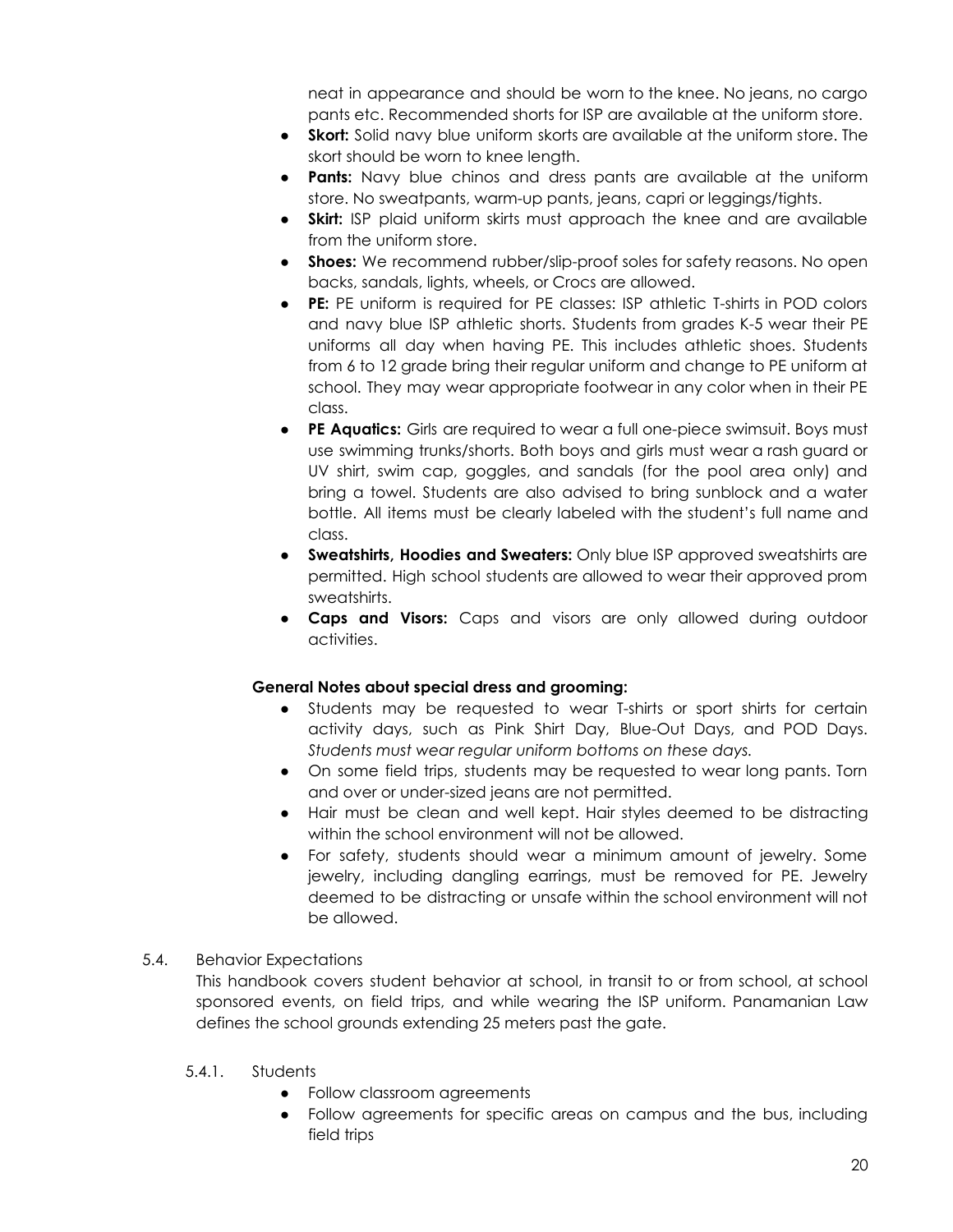- Take responsibility for their actions
- Are proactive about problem solving, using strategies on their own and seeking support from adults when necessary
- Are *upstanders,* standing up for peers when needed (as opposed to being *bystanders* and ignoring inappropriate or hurtful behavior)
- Conduct themselves in a manner that reflects positively on the school and all ISP students
- <span id="page-25-0"></span>5.4.2. Teachers and Learning Assistants
	- Guide student ownership of classroom behavior expectations that align with the ISP character profile
	- Educate students on how to follow expectations and practice selfregulation (i.e. Interactive Modeling)
	- Provide interventions to support students who cannot independently meet expectations
	- Communicate with parents regarding student behavior
	- Collaborate with others (i.e. students, peers, administrators, parents) to seek solutions
	- Seek support from administration or counselor as necessary for student behavior issues
- <span id="page-25-1"></span>5.4.3. Administration
	- Take the lead on the schoolwide behavior support process
	- Assist in education and communication of appropriate behavior and schoolwide agreements
	- Support teachers with students who are not responding to typical classroom management or intervention
	- Collaborate to develop *Behavior Plans* (working with the teachers, counselor, and LS)
	- Provide additional behavior recommendations and support for students who are also on Learning Support Plans
	- Provide PD to staff (i.e. bus monitoras, ASA instructors) on behavior management strategies

# <span id="page-25-2"></span>5.4.4. Counselors

Follow up with students whose behaviors are rooted in emotional needs. This may include:

- Students who demonstrate difficulty managing emotions (i.e. anger, frustration)
- Students whose behavior is developmentally inappropriate (i.e. immature or overtly sexual behavior)
- Students whose behavior is rooted in family or specific life events (i.e. moving, abuse, divorce, etc.)
- Students whose behavior is associated with identified or possible social/emotional difficulties (i.e. sensory integration disorder, autism spectrum, etc.)
- Deliver classroom instruction related to social/emotional topics, including Steps to Respect curriculum
- Provide guidance to parents with Conscious Discipline and other positive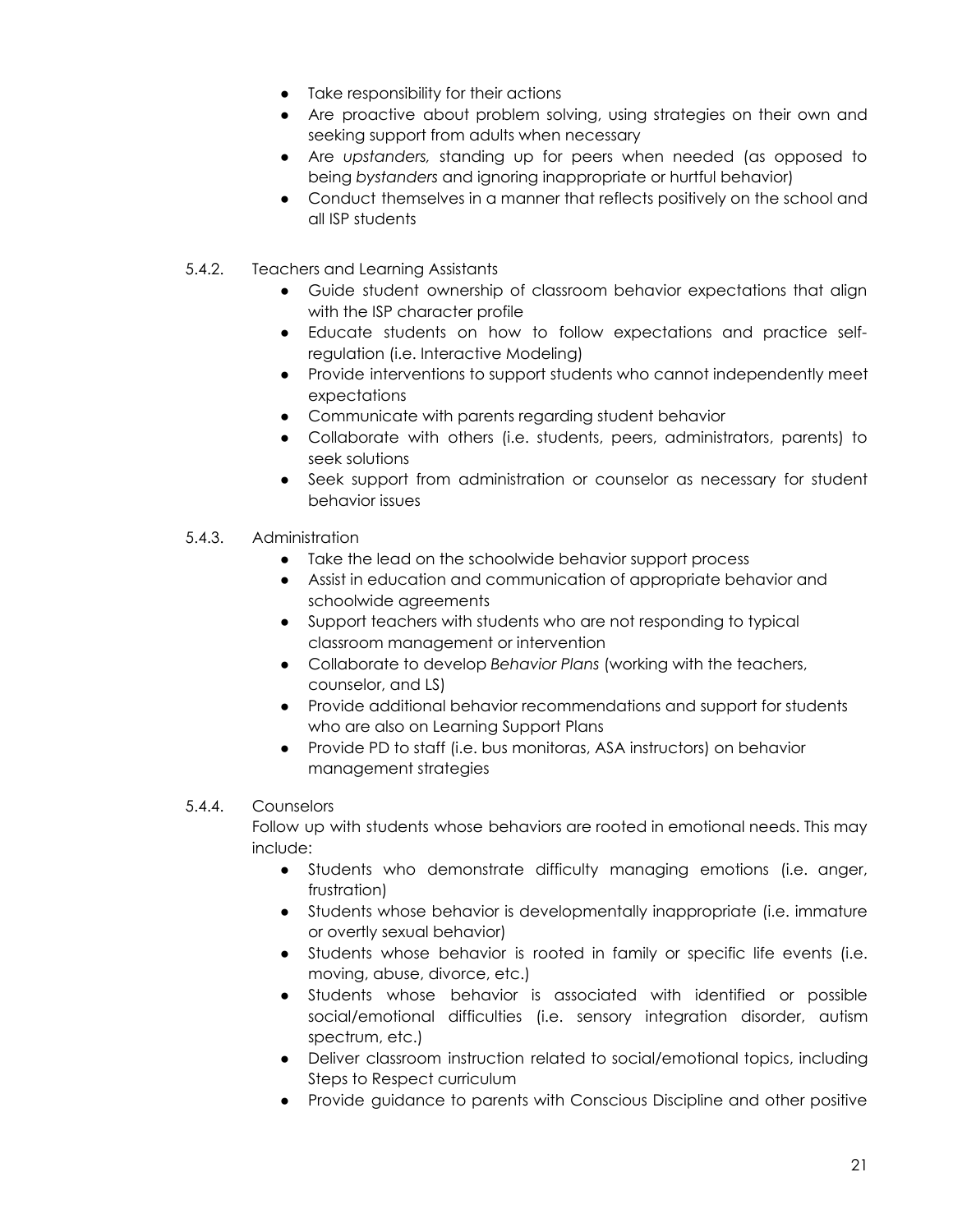#### behavior supports

- <span id="page-26-0"></span>5.4.5. Parents
	- Work cooperatively with the school and teachers to support their child's progress at school
	- Read school communications in order to be aware of events, initiatives, and workshops for parents
	- Share information and seek guidance from the school in regard to their child's behavior at home
	- Familiarize themselves with the school's approach to behavior support
	- Support Staff ASA Instructors, Bus Monitoras, Maintenance Staff, and Cafeteria Staff
	- Hold children responsible for their actions according to expectations in their areas, with support from supervisor as needed
	- Report behavior issues to supervisor
	- Use behavior management strategies learned from admin/counselors, and seek support when needed

Link to full [Elementary](https://docs.google.com/document/d/1ICChWXr3d3dHxfB7uEZjHc_HXAaBrEblUwTZBw00qDo/edit) School Behavior Policy

Link to full Middle School and High School [Behavior](https://docs.google.com/document/d/1qbSHk1vb4t8fnDDWnL13uWhnnwSzCf3b-dVOQf3X46s/edit?usp=sharing) Policy to see information on behavior, attendance, academic integrity, substance abuse, harassment, and searches.

#### <span id="page-26-1"></span>5.5. Bullying Prevention at ISP

Most children face bullying at some point in their lives whether it is as a bystander, the person who bullies, or the person who is being bullied. Our goal is to empower students with the traits and knowledge to prevent and manage hurtful behavior.

ISP counsellors deliver instruction on bullying prevention including through programs such as *Steps to Respect* and *Breaking Down the Walls*. Students are learning skills in their classrooms like how to make friends, join in, manage conflicts, and recognize, refuse, and report bullying whether it happens to them or someone else. By recognizing, students learn the definition of bullying.

By refusing, students learn to stand up to bullying if the situation is safe enough. By reporting, students learn that talking to a trusted adult is not tattling and is done to keep someone safe. The ISP community must work together to combat bullying as we are all responsible for ensuring a safe and respectful environment!

Everyone at the International School of Panama is committed to making our school a safe and caring place for all students. We will treat one another with respect, and we refuse to tolerate bullying in any form at our school.

Our school defines bullying as follows: *Bullying is unfair and one-sided. It happens when someone consistently and continually hurts, frightens, threatens, or leaves someone out on purpose.*

#### **Students will**:

- Treat each other respectfully
- Follow the ISP character profile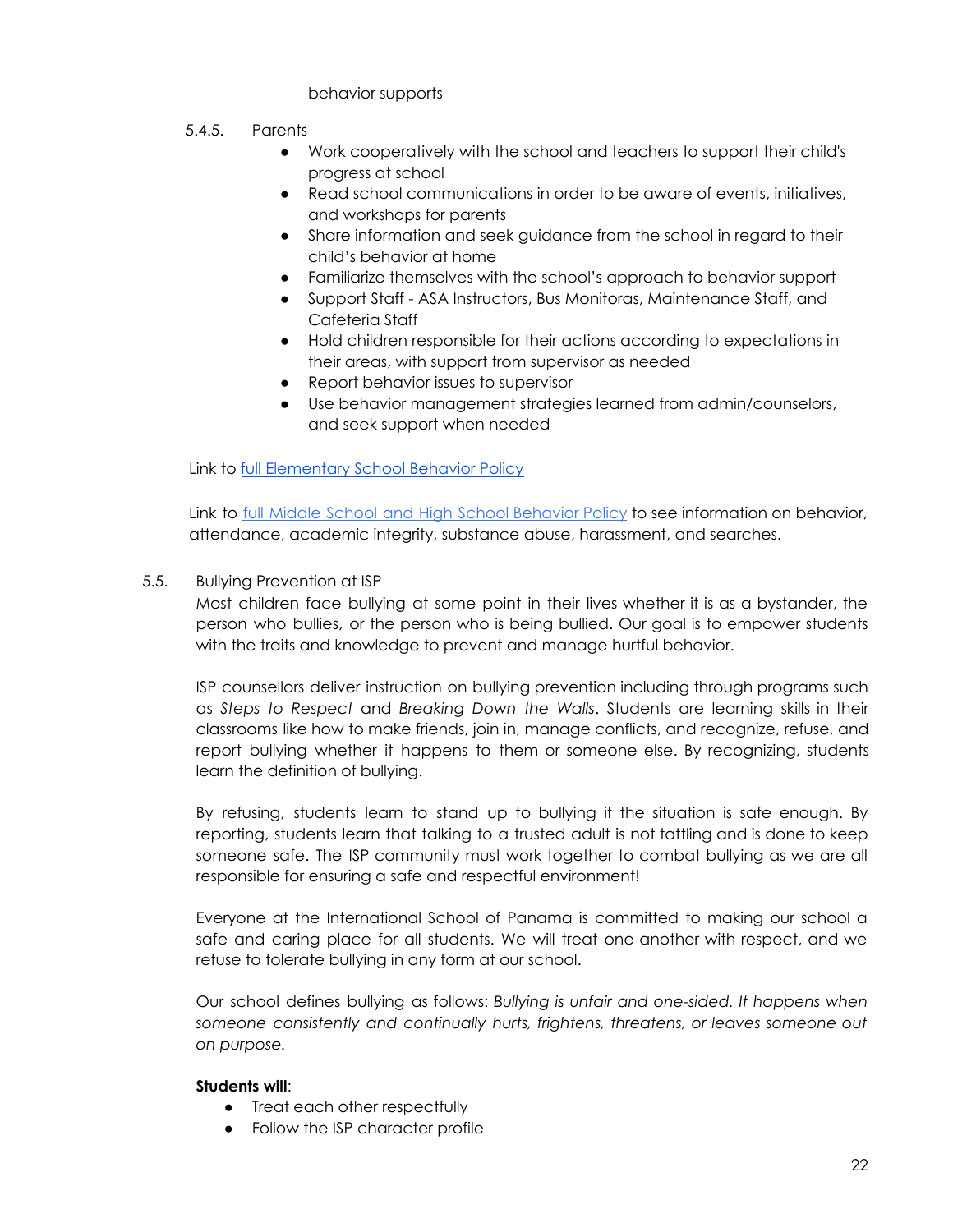- Be an upstander; refuse to let others be bullied or to watch, laugh, or join in
- Include everyone
- Report bullying to an adult
- Use social media and technology respectfully (see *cyberbullying* in Behavior Policy)

#### **Staff will:**

- Closely supervise students in all areas of the school
- Encourage use of the ISP character profile
- Watch for signs of bullying and stop it when it happens
- Respond quickly and sensitively to bullying reports
- Take seriously families' concerns about bullying
- Assign consequences for bullying based on the Behavior Policy

#### <span id="page-27-0"></span>5.6. Academic Honesty

Academic integrity means being honest about doing your own work at home and at school. This includes:

- Ensuring your work is in your own words
- Giving credit to others for their words or ideas
- Citing sources versus copying and pasting material
- Asking for support instead of receiving answers
- Keeping test questions and answers to yourself.

ISP maintains a school wide Academic Honesty Policy which defines academic misconduct as "a behavior (whether deliberate or inadvertent) that results in or may result in the student or other student gaining an unfair advantage (or that disadvantages other students) in one or more assessment components."

#### *Failure to comply with academic honesty expectations will result in:*

- Verbal warning and clarification of expectations and consequences.
- Parent Conference or contact from Teacher and Advisor/Counselor Office referral and assignment to detention.
- Suspension for serious or repeated offense.
- Per Ministry of Education requirements, students must be offered a mandatory make up assignment which will be graded and entered. Until then the grade is counted as an incomplete which will be converted to a 20% if the student does not complete the mandatory make up or alternate assignment.

For more information on high school specific practices and procedures please see High School [Academic](https://drive.google.com/file/d/0B_NWAJjHwXaVZG0xSEdRSDVsbTA/view?usp=sharing&resourcekey=0-nQUvgTsy0CA_4T5fybTIQg) Integrity Policy

# <span id="page-27-2"></span><span id="page-27-1"></span>**6. Communication**

#### 6.1. School Communications

ISP recognizes the need for effective communication within the school community and strives to ensure alignment, accuracy, and proper frequency.

● The Head of Communication is responsible for school-wide communication that is shared with our parents and on occasions faculty and staff through official communication channels which include: RenWeb, ISP website, The Dolphin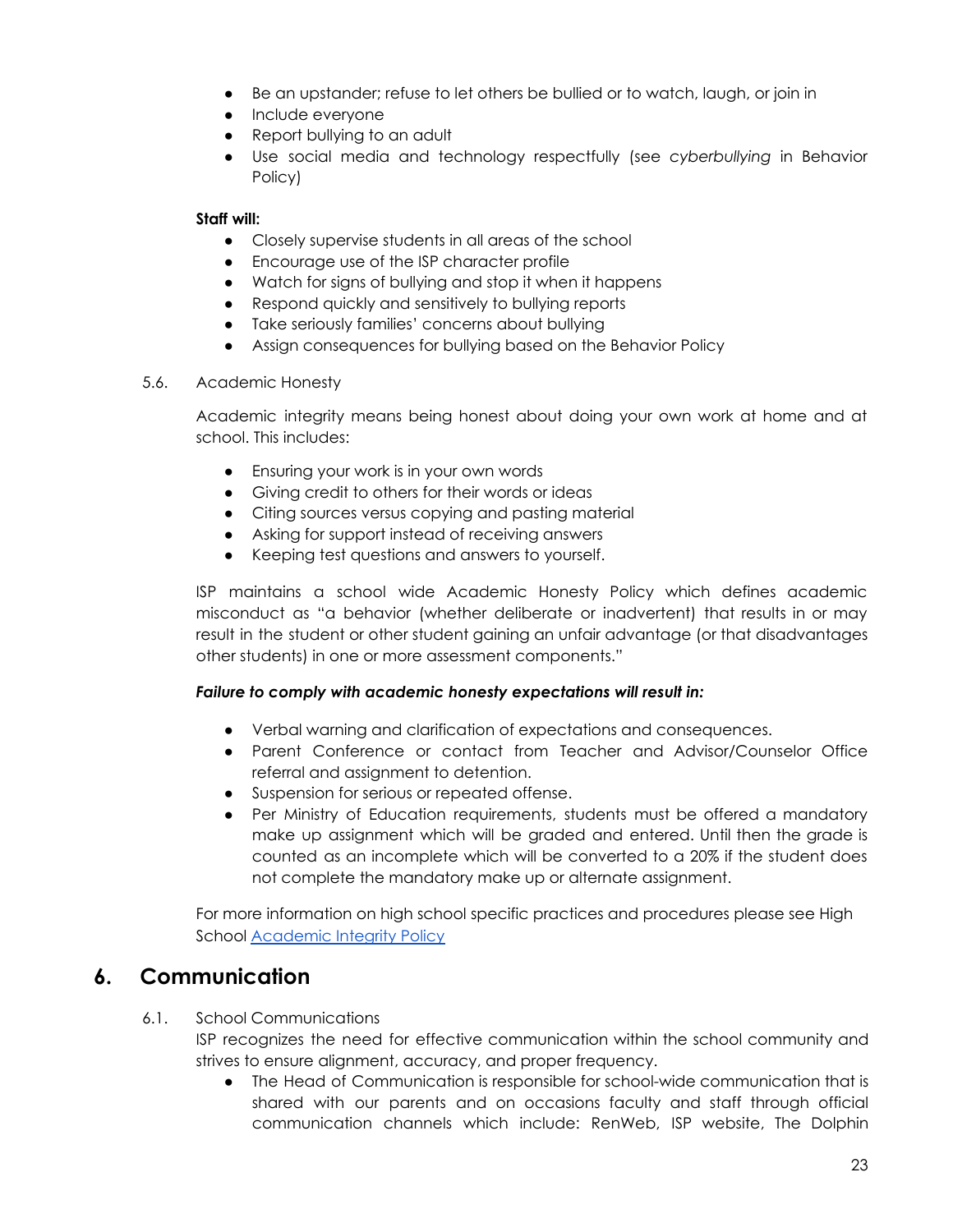Dispatch bi-weekly newsletter, and ISP Panama Social media channels on Facebook, Instagram, Linkedin, YouTube, and Twitter.

- The Board of Trustees may occasionally address the ISP community, with matters that affect our school at a strategic or higher level.
- We encourage effective communication throughout the school and keep an open-door policy, do your best to address the appropriate person to answer your inquiries this could be a teacher, assistant principal, Head of School or finance team representative, whenever in doubt contact [hello@isp.edu.pa](mailto:hello@isp.edu.pa)

The school operates official channels to ensure effortless communication. These are some of them.

# <span id="page-28-0"></span>6.1.1. RenWeb

RenWeb serves as ISP's Student Management System. It includes all relevant demographic information and is regularly updated as part of the enrollment/reenrollment process. Furthermore, RenWeb is utilized to send communications from administration/faculty to parents.

# <span id="page-28-1"></span>6.1.2. Learning Management Systems

Elementary School, Middle and High School teachers use a learning management system to post information about curriculum, course syllabi, class work, projects, and assessments, as well as ongoing feedback and student progress. Students will use their Google account username and password to log in to the platform for their grade level. Parent access is also provided, and families are responsible for logging in regularly to access assignments and feedback and review student grades and progress.

Elementary: Seesaw (PreK-5th grade) and Google Classroom (3rd-5th only) Middle School: Google Classroom High School: Canvas

# <span id="page-28-2"></span>6.1.3. Communication with Teachers

All ISP teachers have school email addresses where students and parents may reach them. Addresses can be accessed on the ISP web page. Elementary school students and parents may also message teachers directly through Seesaw.

# <span id="page-28-3"></span>6.2. Dolphin Dispatch

Is a bi-weekly newsletter that includes updates, news, events calendar, and general information about what is happening at ISP. To receive ISP mail to your inbox add noreply@ispedupa.myenotice.com to your contact list. *This avoids ISP emails from falling into SPAM.*

# <span id="page-28-4"></span>6.3. Email

All faculty and students (Kindergarten and up) are assigned a Google account and password. The email address is activated for students from 2nd grade up. Students are expected to check their @ispst.edu.pa account regularly.

# <span id="page-28-5"></span>6.4. Newsletters

At elementary, middle, and high school, teachers regularly write homeroom/grade-level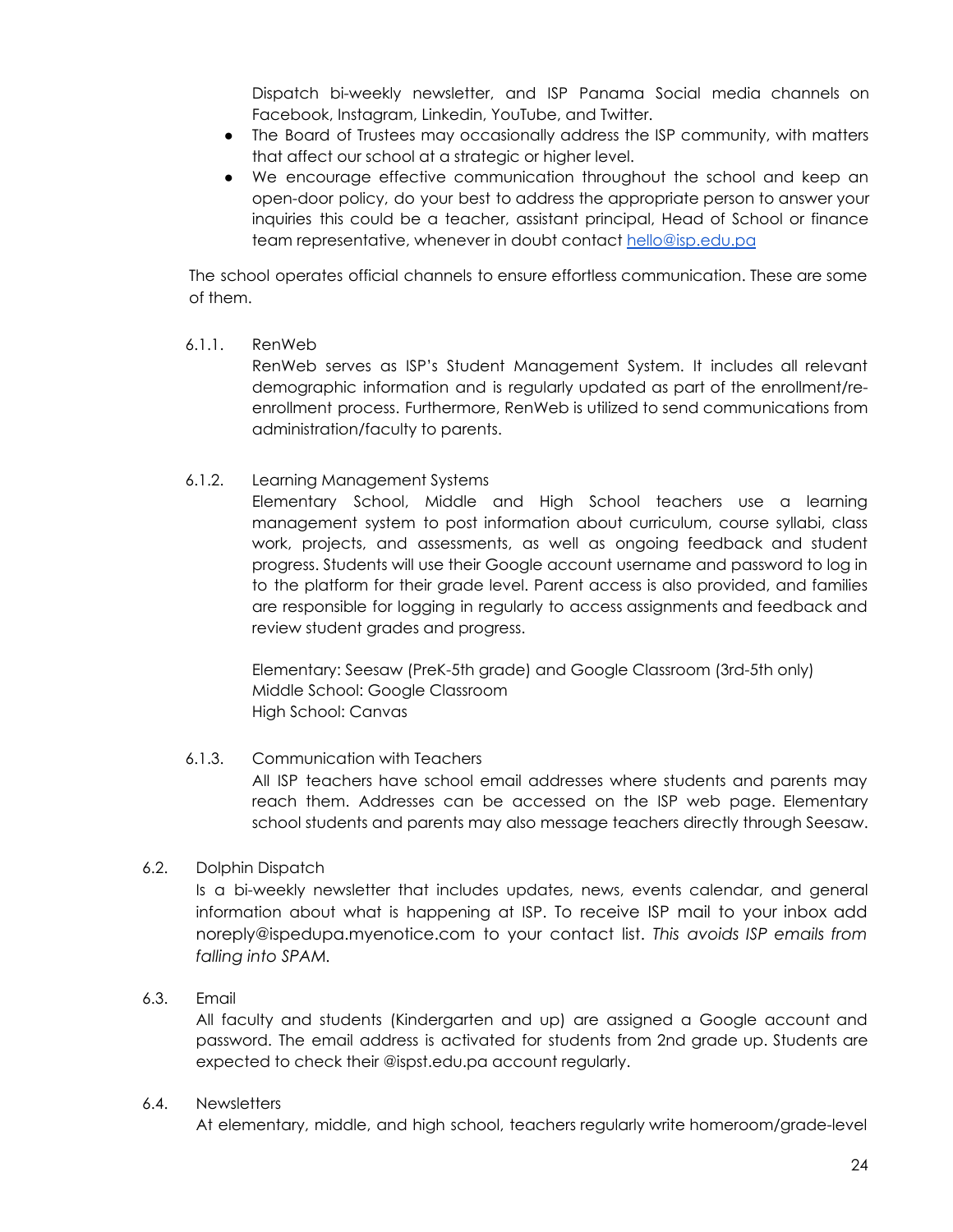newsletters in order to communicate classroom events with parents.

<span id="page-29-0"></span>6.5. ISP Website

The school web-page is found at [www.isp.edu.pa.](http://www.isp.edu.pa) The site is a resource and communication tool for parents and students.

<span id="page-29-1"></span>6.6. Open House and Back to School Night

Open House occurs a few weeks after school has opened. Its purpose is to inform parents about the different courses and subjects, and to discuss general expectations for the school program.

# <span id="page-29-2"></span>6.7. Parent-Principal Coffees

The Head of School, divisional principals, counselors and other school leaders will host virtual parent coffees, to accommodate all parents. These provide open forums for updates as well as for collaborative exploration of current affairs.

<span id="page-29-3"></span>6.8. Parent Teacher Association (PTA)

The International School of Panama's Parent-Teacher Association (PTA) joyfully works throughout the year to build and strengthen connections within our community. Through collaborative events, community celebrations, and fundraisers, we work to use our respective time and talents for the betterment of our community. They also manage personal Whatsapp groups per division, to join them send an email to pta@isp.edu.pa

<span id="page-29-4"></span>6.8.1. We Need You

To support the activities of the PTA, we really need your help – the more the merrier! Working together we model the ISP character profile and feel we can truly make a difference at the school and in the lives of our children. Our membership is made up of a true dissection of our diverse international community with officers from all parts of the world, speaking multiple languages, with different backgrounds, experiences, and skill sets.

We have men and women, members with businesses, full time jobs, and *trailing* expat spouses ́ all are welcome and different roles have different time commitments so if you want to be involved please do not hesitate to reach out.

<span id="page-29-5"></span>6.8.2. PTA Monthly Meetings

We invite all community members to our monthly meetings, generally held virtually on the 3rd Tuesday of each month, from 6:00 pm to 7:00 pm. These meetings are a great way to learn what is going on and find opportunities to get involved and support the school. We start by covering PTA business and then invite various community members to share information and updates.

# <span id="page-29-6"></span>6.8.3. Parent Advisory Council

Each division has its own group of parents who work together as an advisory council. These groups are voluntary and work with the division administrators to give feedback and share ideas on school initiatives. In addition, the advisory councils can bring ideas and information to the school; in this way, they act as a conduit for information from the community. If you are interested in joining, please contact your PTA representative or your school administrator.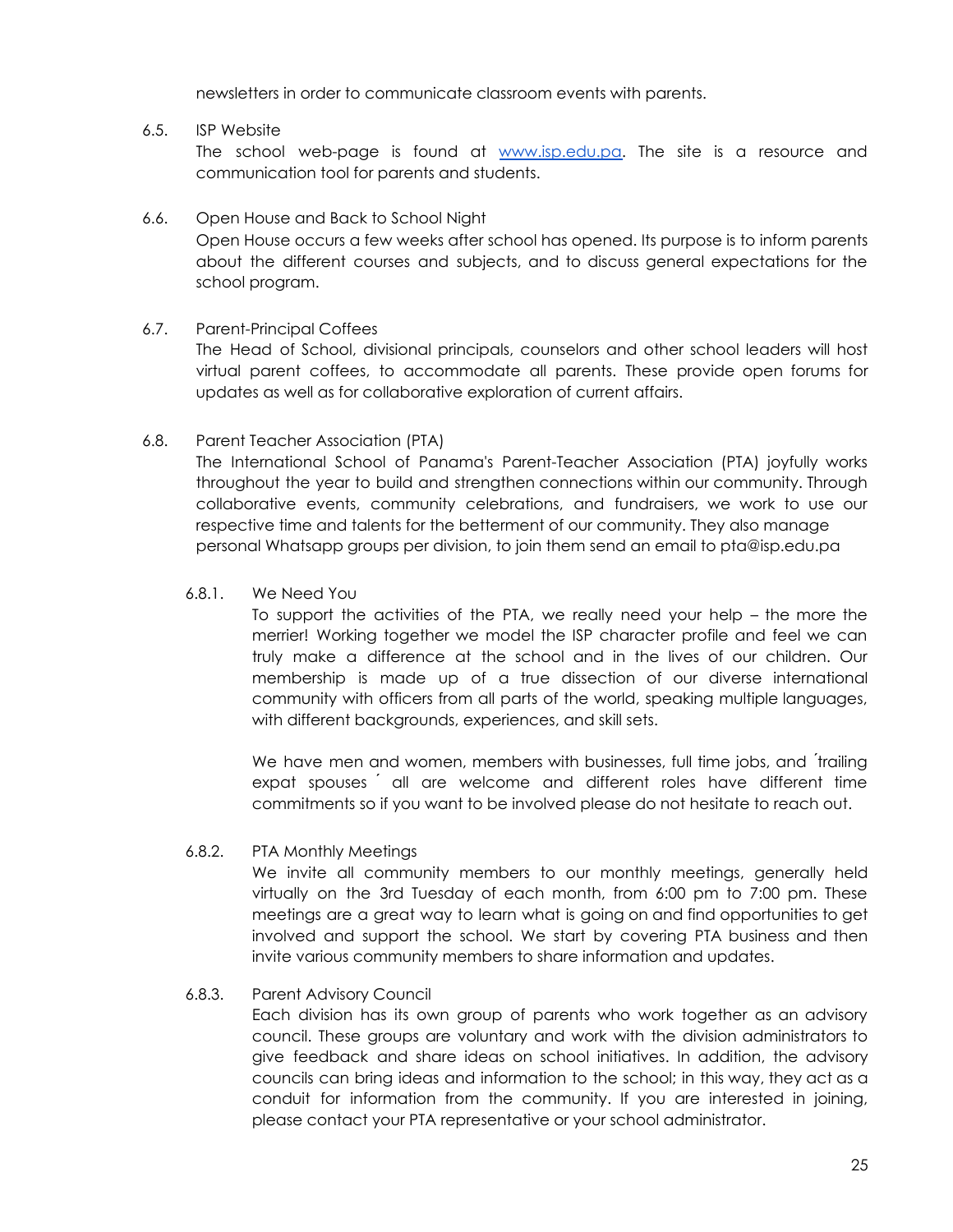# <span id="page-30-0"></span>6.9. Student Learning Conferences

Days are devoted to Student Learning Conferences (meetings between students, parents and teachers) each year at the midpoint of the first semester in October and at the midpoint of the second semester in March. Parents should feel free to contact the school whenever there are questions concerning progress or changes. Conferences may be requested by parents, teachers, counselors, or administration. Conferences requested by parents may be arranged by calling the divisional office to schedule an appointment.

# <span id="page-30-2"></span><span id="page-30-1"></span>**7. School Spirit and Traditions**

# 7.1. Flag Ceremonies and Assemblies

Every Monday morning we hold a Panamanian Flag Ceremony where Elementary, Middle and High School pledge allegiance to the Panamanian Flag and sing along to the National Anthem. Students and staff who are not Panamanian nationals are not required to say the pledge or to sing the National Anthem, but are required to stand respectfully during the ceremony.

# <span id="page-30-3"></span>7.2. ISP Celebrations

ISP prizes the many opportunities to come together as a school to celebrate our unique and enriching learning environment. Two central structures for these celebrations, Dolphin pods and Dolphin Days, are detailed here.

# <span id="page-30-4"></span>7.3. Dolphin Pods

Students in the School are divided into four groups called Dolphin Pods. Each student belongs to one of these four Pods. The purpose of the ISP Dolphin Pods is to build community and a sense of belonging within the School.

# <span id="page-30-5"></span>7.4. Dolphin Days

It is a day when students, teachers and parents wear their Pod color and T-shirts and celebrate their membership in one of the Pods. It is a day to demonstrate and celebrate your ISP spirit!

# <span id="page-30-6"></span>7.5. Student Leadership

Student leadership is a core component of our programming at each division, with Student Representative Council (SRC)at the elementary school, Leadership Club at the middle school and Student Council at the high school.

Each year students are encouraged to get involved as student representatives. These students help plan activities for Spirit Week, share new ideas for school improvement with the school principals, help organize assemblies, share announcements with the rest of the school, and act as positive role models for the student body.

All leaders will be expected to:

- Show exemplary behaviour and attitude
- Lead through positive behaviour and academic achievement all of the time
- Act as ambassadors for the school
- Act as guides for visitors
- Be responsible for the safe and smooth running of the playground for all those using it
- Help younger children to play and sort out minor arguments